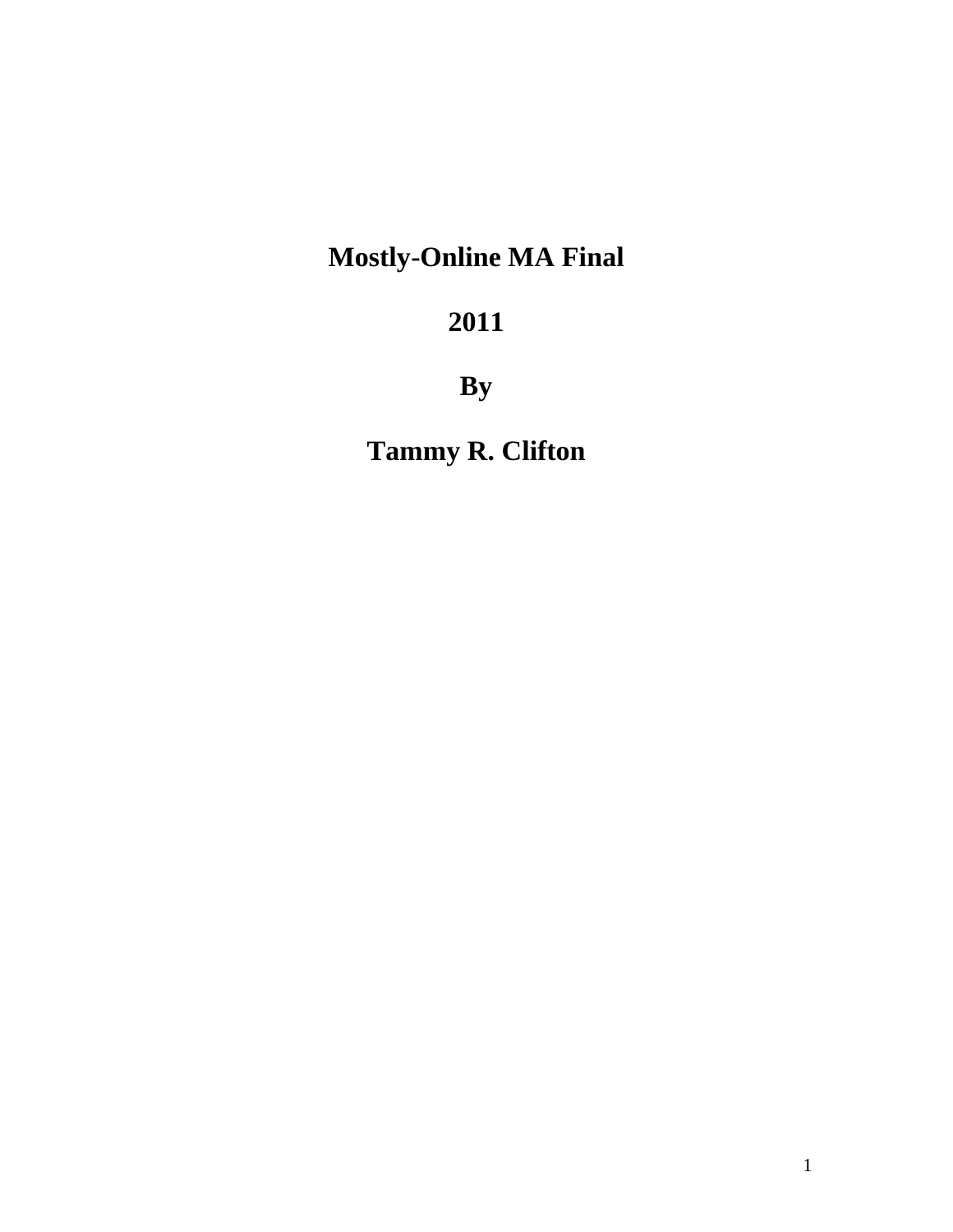## **Table of Contents**

Chapter 1: Introduction

Chapter 2: The Use of Big Ideas in the Art Classroom

Chapter 3: Teaching Multicultural Education through Service Learning

Chapter 4: Conclusion

References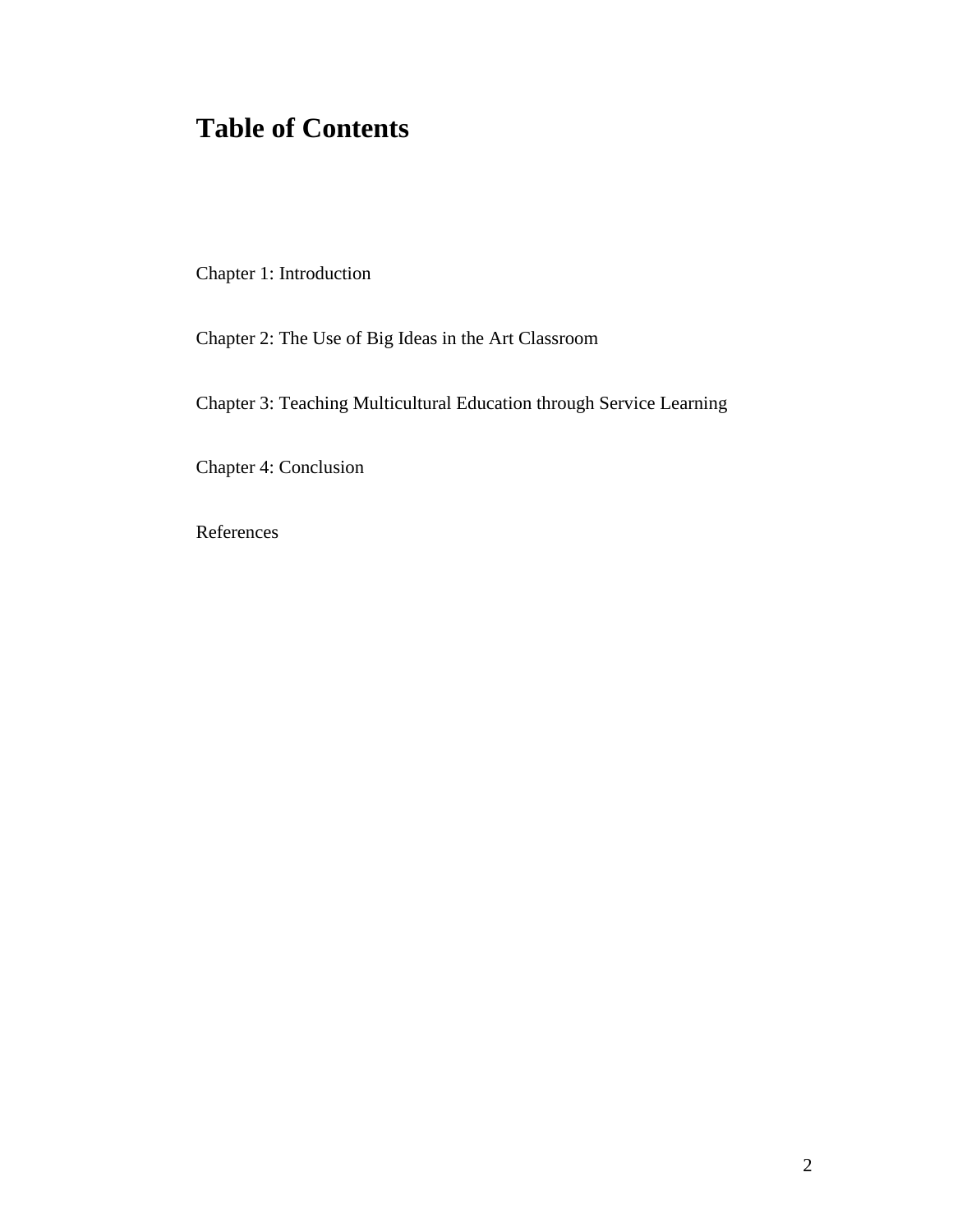### **Chapter 1**

### **Introduction**

My name is Tammy Clifton and I have many labels that describe who I am. Some of the labels include parent, wife, art teacher, facilitator, supporter, cook, janitor, social worker, daughter, sister, friend, advisor, artist, caretaker, hard worker, and student just to name a few.

 I have been married for twelve years and I have two sons. My oldest son, Noah, is 7 and my youngest son, Gabe, is three years old. My husband and my children are the greatest things that have ever happened to me. Add my career in there and I feel like life couldn't get any better!

 Currently, my family and I live in the small town of Waverly, Ohio. We've been there for thirteen years. We live a very casual life in a very unique location. We live on Lake White, a small state-owned lake where we enjoy all kinds of activities throughout the year. We ice skate in the winter and water ski and boat in the summer. We are always outside or on the water in some way, shape, or form. It is our little slice of heaven on earth. We have wonderful neighbors too, that often host block party cookouts and other community events. With the various activities on the lake, it is like being on vacation all the time. We are extremely happy where we reside and I can't imagine living any place else. Sometimes we also like to get a little taste of city life and since our town is just a little over an hour away from Columbus and Cincinnati, we can easily have the best of both worlds.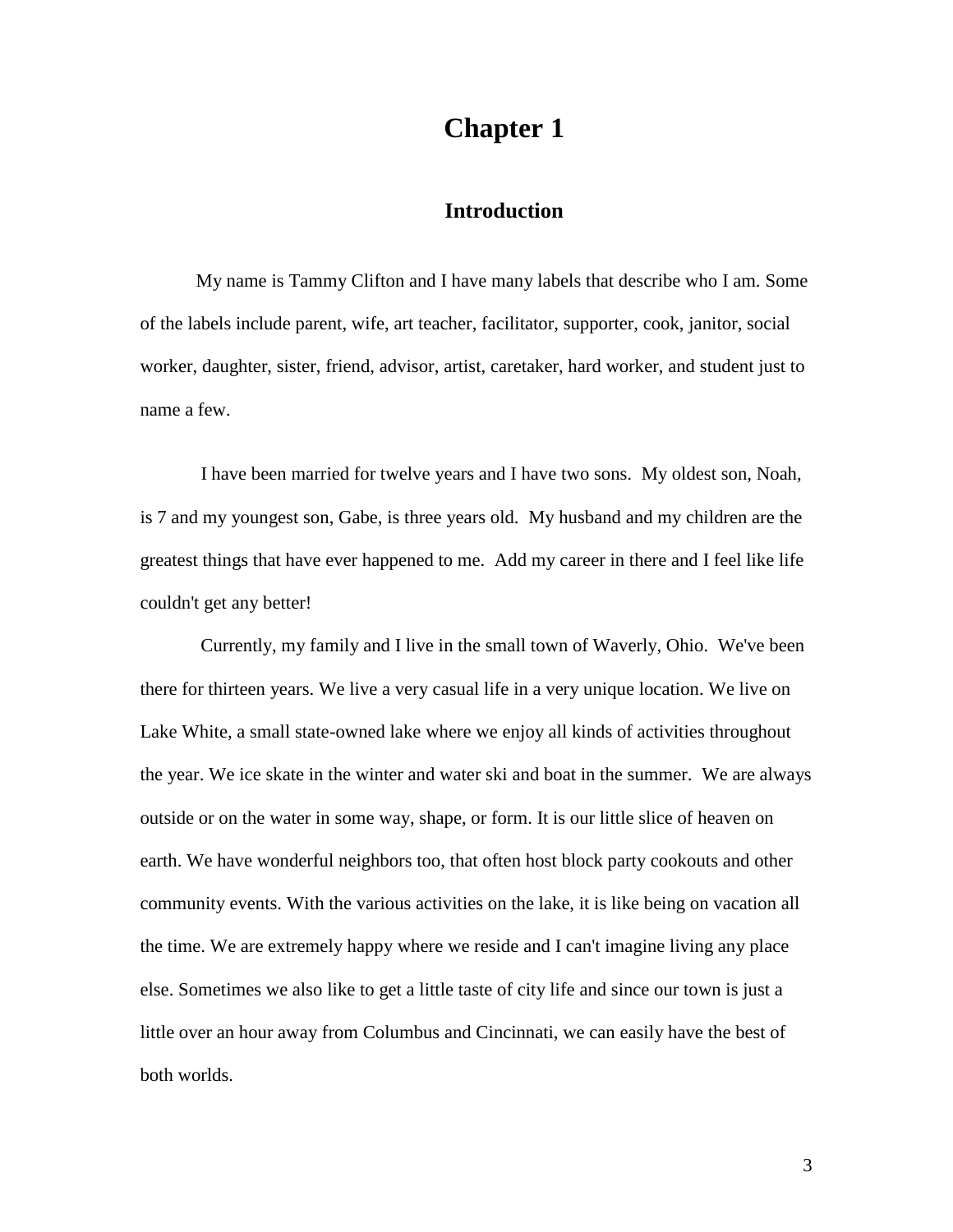As a child I grew up in Circleville, Ohio, another small town about half an hour from Columbus. I attended Logan Elm High School and graduated in 1990. From high school I went to The Columbus College of Art and Design where I spent two semesters on scholarship. I couldn't really afford the college even with my scholarship so I decided to work for a few years and then go back to school. I ended up getting hired at DuPont, a local factory, where I made a nice salary and had fantastic benefits. The only thing missing, and the most important, was job satisfaction. Even though I was in my early twenties and financially secure, I wasn't happy. I wanted to go back to school and be involved in something with some meaning. My co-workers thought I was insane to want to leave the job security I had at DuPont, but I knew in my heart I couldn't do that job for the rest of my life. Unfortunately, it took more than a few years to get back into school. Due to the fact that I worked 12-hour swing shifts, going to school was somewhat difficult to choreograph. I used 2-hour increments of vacation time to attend classes at O.U. Needless to say, it was a long, drawn out process but I was determined to succeed.

 My determination paid off and I finally earned a degree in Communications and then I completed a Bachelors of Fine Arts in Art Education at Ohio University in 2005, all while working full-time and having a child to add to the mix!

 It was an extremely scary, but exciting moment when I left DuPont. Once I left, I never looked back. I landed a teaching position at a small rural school about 20 minutes from my home. I was a little shocked by my first paycheck though. I remember actually asking my treasurer if there had been a mistake! I soon found out the real benefits of teaching wouldn't be found in my paycheck.

I now go to my job everyday looking forward to my students, my work place and my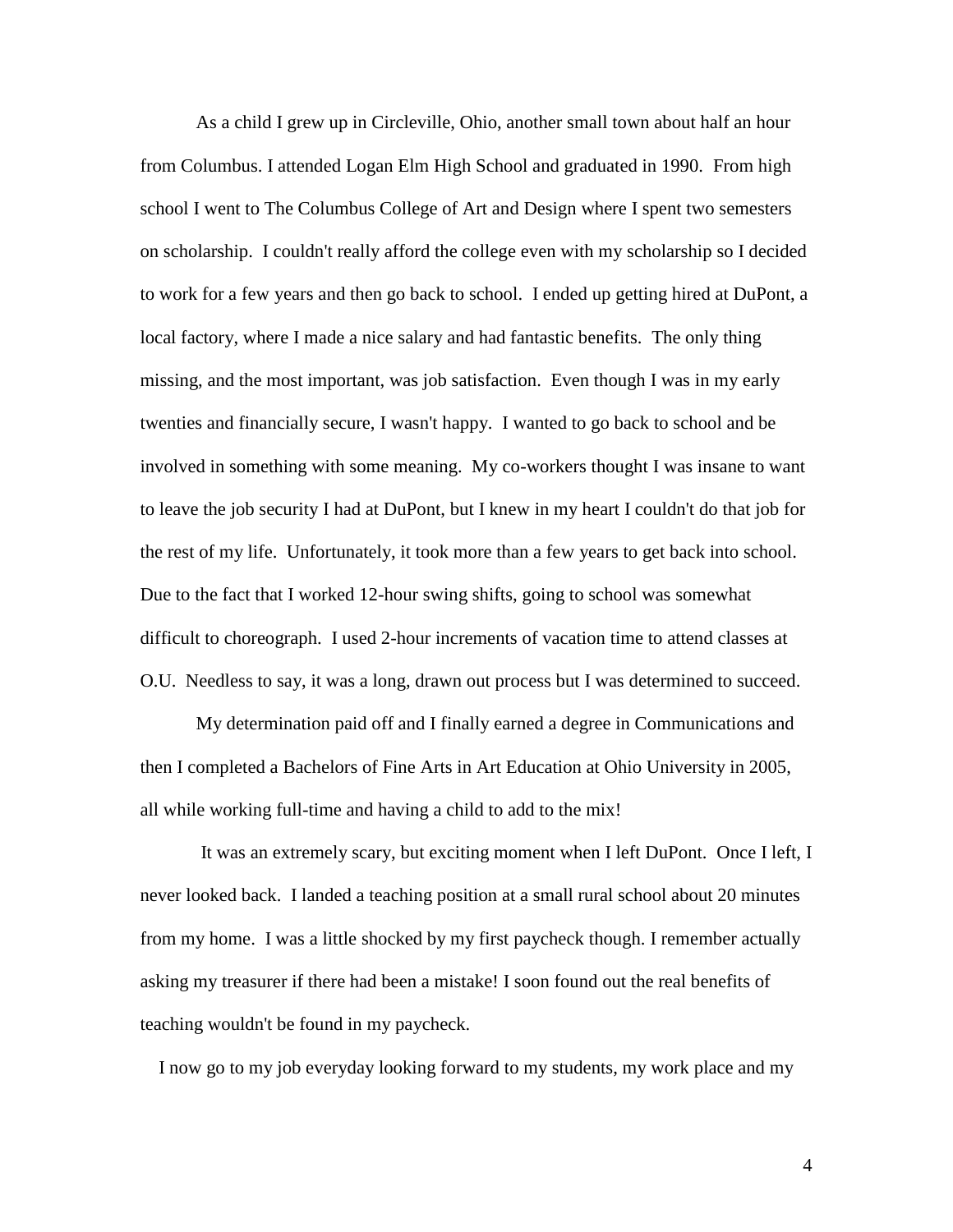position as a teacher. I have never been so satisfied or honored to be doing something in all my life. With my family and my career choice I have found the true meaning of happiness. In a way, I wish I could say that I have always been an educator but at the same time I feel fortunate to have had those life experiences that have shaped my identity and made me more appreciative of what I have now.

 I am about to begin my fifth year of teaching art. I am still in the process of finding my "teaching way". I haven't quite settled into a certain routine and I actually hope I don't because I want to be known as a teacher that is constantly mixing things up and providing my students with new experiences. I feel as if I am in a great place to try new things and I am eager and dedicated to learn as much as I can so that I can provide my students with the best art education possible.

### My School

 Western High School is a rural school located in the small community of Latham, Ohio. After many years of having a substandard school facility, the district relocated in the late 1990's and built a beautiful campus that includes the elementary and junior high/high school buildings. The campus still looks brand new and is nestled in the hills of Pike County where it is surrounded by small farms and wooded areas. The setting is quite picturesque but as you leave the school grounds you encounter many dilapidated, abandoned, houses and buildings and obvious signs of economic depression. The school almost seems out of place amidst all of this but it is exactly what the area needs. The school has become the focal point of Latham because it is literally the only place in this remote location that the community members and students can gather for activities. It is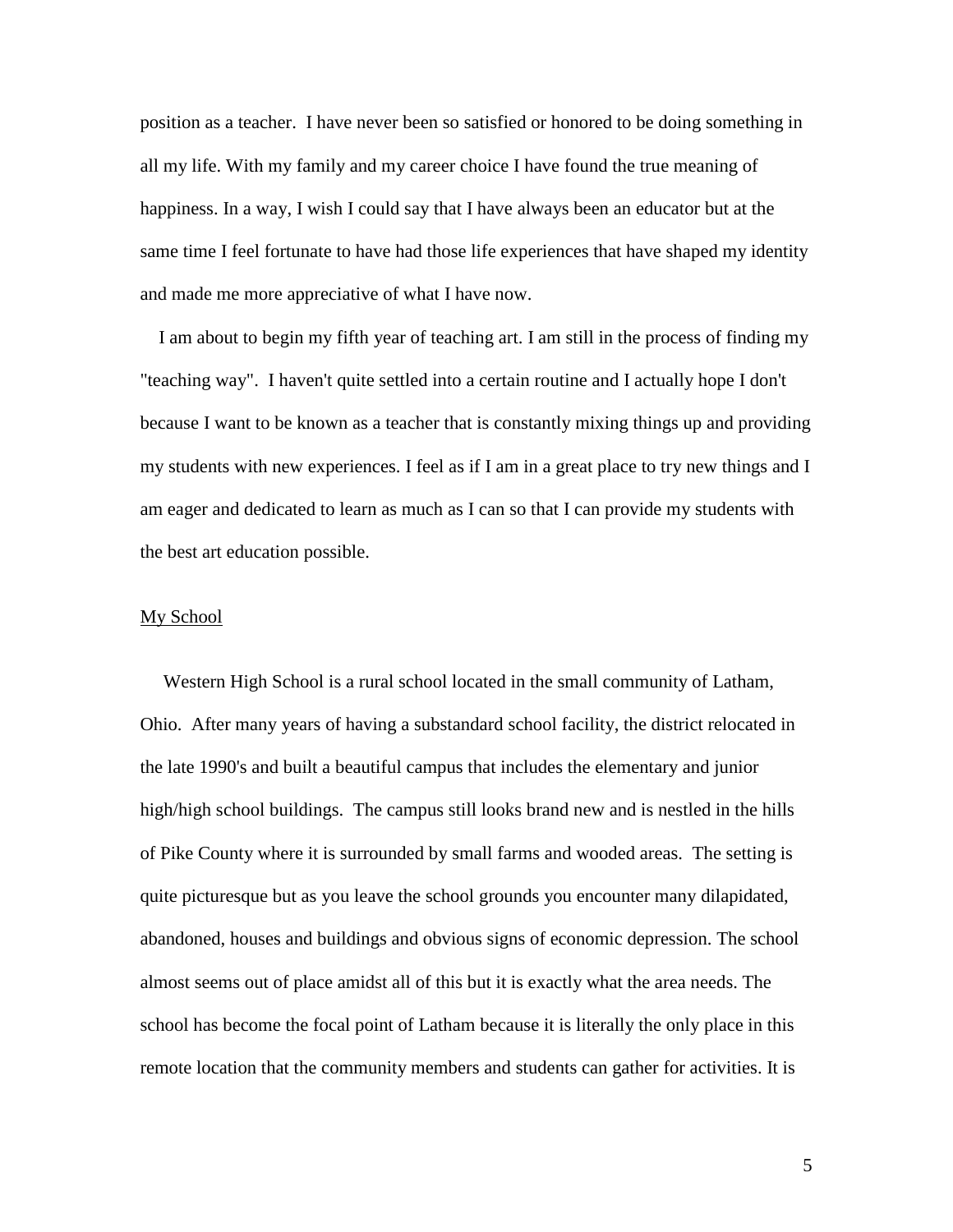like that diamond in the rough, a symbol of hope for the future of the community.

 Western is like any other high school except it is smaller scale. There are approximately 300 students enrolled in the junior high and high school and there are only 22 faculty members. There is little diversity among students or staff members. The majority of students qualify for free or reduced lunch and many also participate in the free universal breakfast provided before the start of the school day.

 Due to the low socio-economic backgrounds of the students, very few opportunities exist for new experiences outside of the school. Parental involvement is low and many students live with siblings or parents that have dropped out of school. Many students rely on teachers for guidance, mentoring, and support.

### My Classroom and My Students

 The culture of the school is very conservative. Differences in opinion or appearance are not well tolerated. For example, students are prohibited to dress in anything considered outlandish by the administration. Students or teachers are not permitted to dye their hair two different colors or any color considered unnatural. The school community and officials take pride in the idea of traditions, which is an admirable quality in some respects. Unfortunately when change needs to occur it is a huge obstacle that takes time to overcome.

 My school is improving little by little every year. The year I was hired there were six other new teachers hired as well. We all have a similar drive to push our students beyond what they think they are capable of achieving. We also consider our students' backgrounds and specific needs so we can do our best to create new and positive experiences for them. I believe this is something that was neglected in the past. I am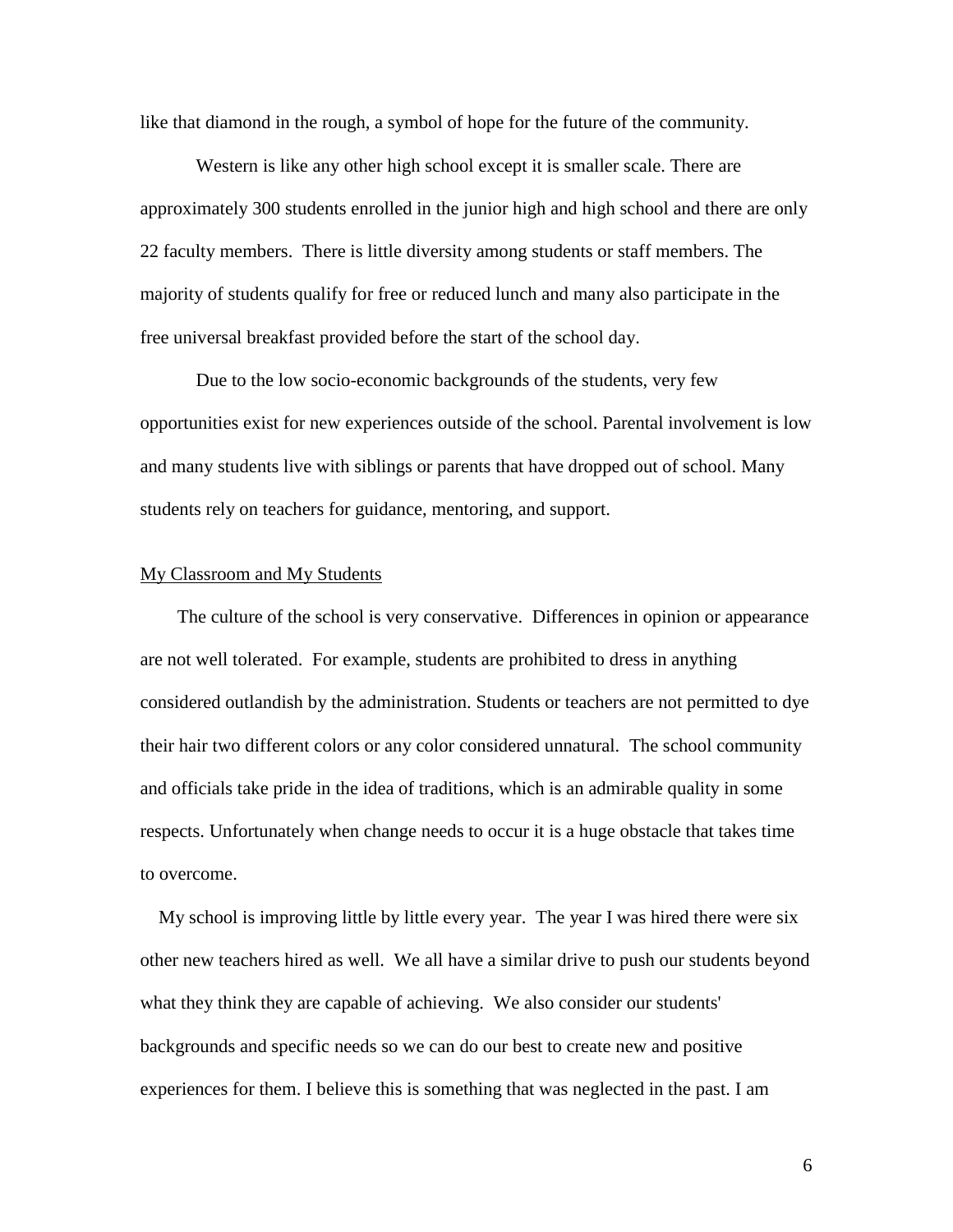proud of my school and my students. I can see nothing but potential. I look forward to the changes to come.

### What is my classroom like?

 My classroom is a very comfortable place to learn. It has a casual yet visually exciting atmosphere. The walls are covered in various prints of artists from the past and present. Student work is also displayed and stored on open shelves throughout the room. A board is located at the front of the room that includes literature on art colleges, careers, current events, and notable quotes. The walls are also covered with murals based on big ideas, which is something we added this past year. Students are usually moving around the room, getting supplies, researching for their assignments, or working in studio. At times, my classroom sounds very chaotic to people passing by in the hall. They often come to my door to see what we are doing and much to their surprise they find my students engaged in their projects and discussing their assignments.

 My students often make positive comments on the freedom that exists in my classroom. They enjoy learning and working in a way that best suits them. This can mean some are sitting on the floor, sitting in groups at a table, or working alone in a comfortable chair. They like the absence of the straight rows of desks and assigned seats. They are always rearranging the space to accommodate their needs. To other teachers, it may seem disorganized but to my students and me it makes perfect sense.

### What are my students like?

 My students are typical teenagers. They love their cell phones, i pods, digital cameras and friends. They all have unique personalities and they all like to participate in the drama of high school life. The one thing that is similar about them is their backgrounds.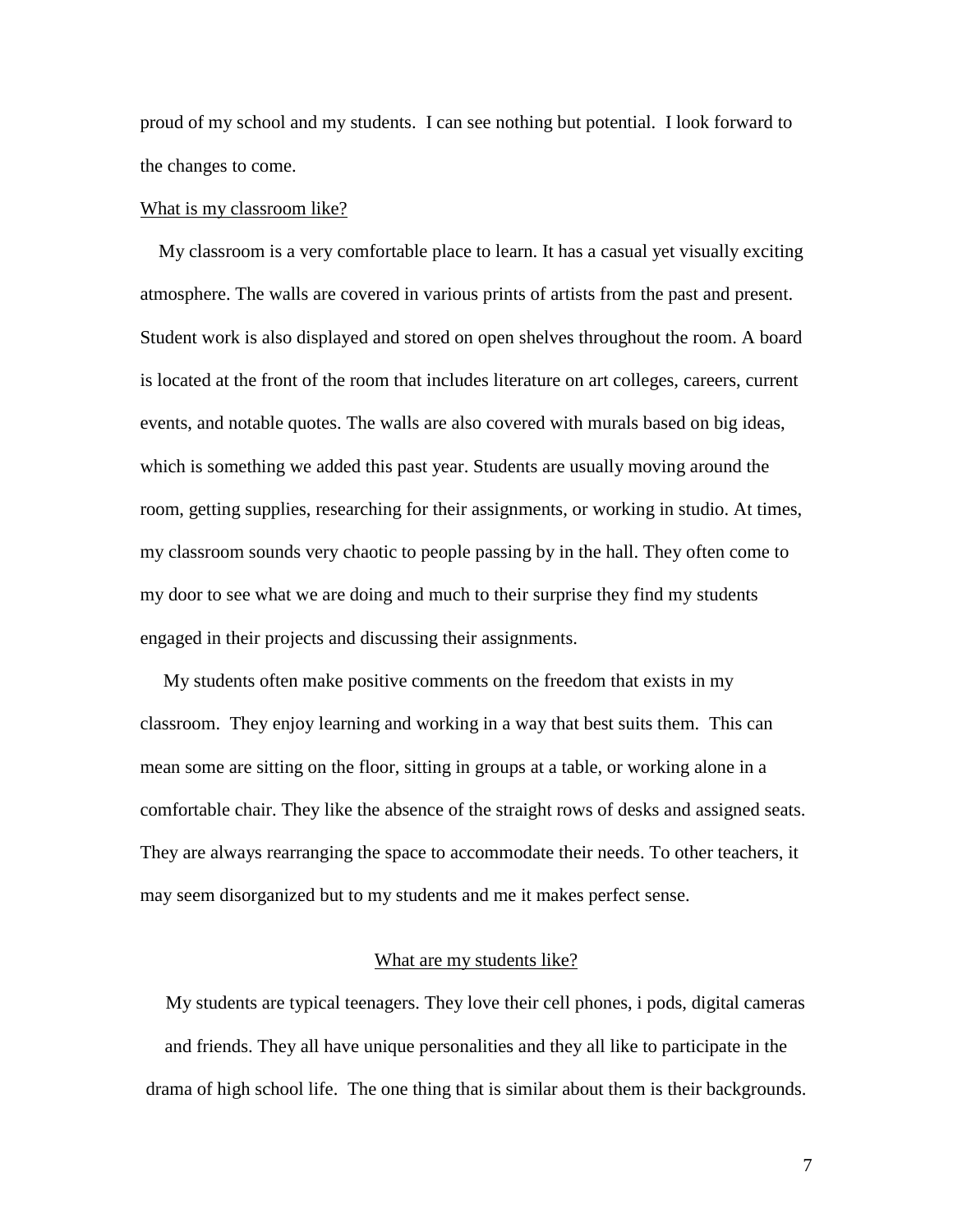The majority of my students come from very deprived home lives where even the most basic needs are not met. I also teach several students that already have children of their own. It amazes me how they can come to school, concentrate, and behave in a respectful manner considering everything that is against them. For many, school is the only place

where they find consistency, safety, and the respect they deserve.

 I find my students to be truly inspiring individuals. Many adults would not be able to function properly if they had to deal with the negative influences my students encounter on a daily basis. Despite the obstacles in my students' lives, they somehow find a way to see beyond their situations. When they come to my classroom they are eager to learn and experience new things. Every time we begin a project there is a genuine excitement, and a little uncertainty, in the air. I am always pleasantly surprised by their reactions and by their work. My students often reveal many things about their life through their art, which is a positive way for them to work through their problems and a great way for me to get to know my students. The philosophy of big ideas has further allowed me to teach my

students in a way that the whole student is considered.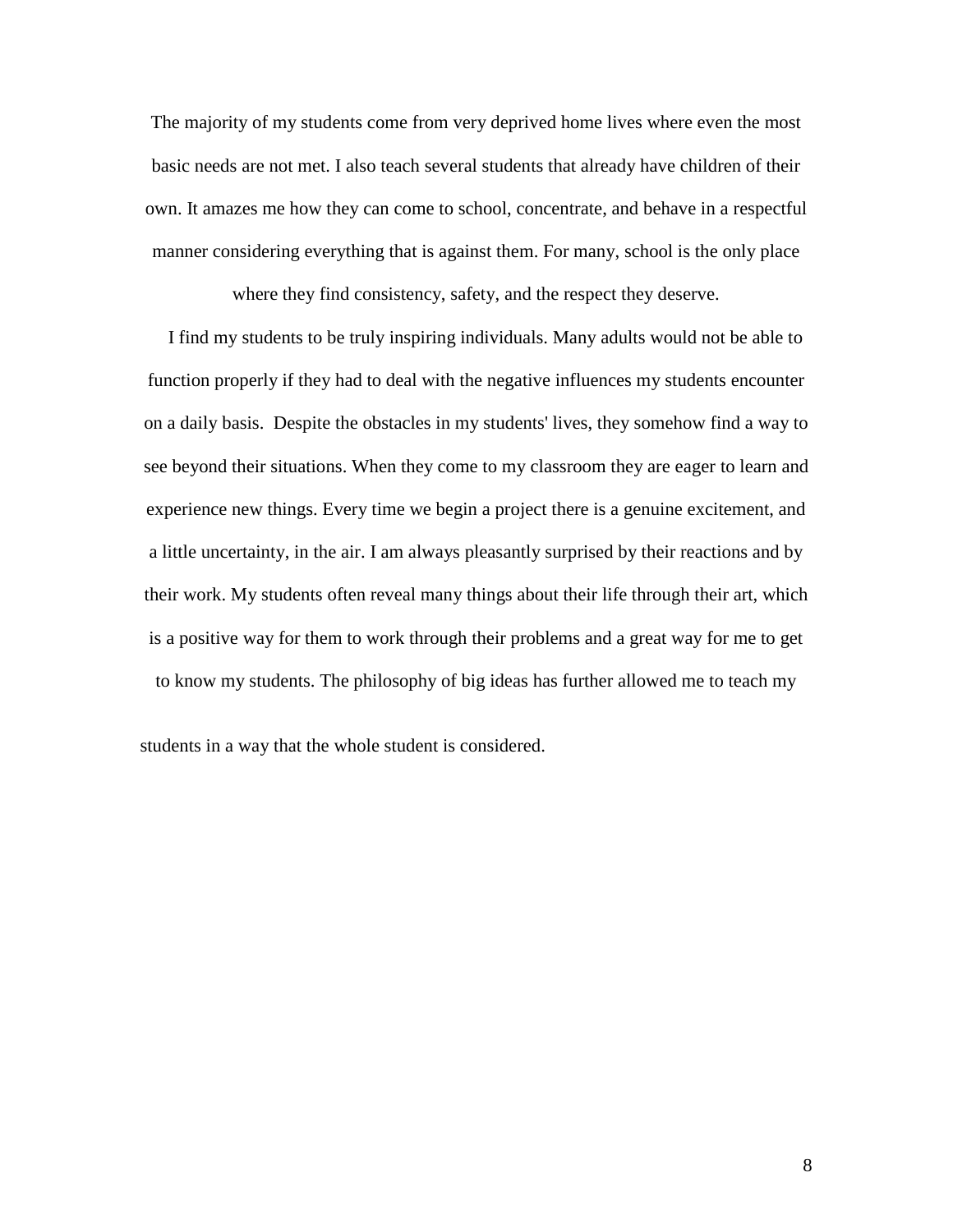## **Chapter 2**

### **The Use of Big Ideas in the Art Classroom**

My very first class at the Ohio State University was AE 700 taught by Dr. Sydney Walker. The course was an introduction to the Mostly-Online Art Education Master's program. The class consisted of meeting the other students in my cohort, instructions on building our own personal website, assigned readings and discussions, and most importantly the introduction to the philosophy of using Big Ideas as a basis for teaching art in the classroom. Big Ideas are basically broad, umbrella-like themes that deal with the human condition. Dr. Walker stated, "In this approach, art making is considered as an exploration and expression of significant ideas with personal and cultural import" (Walker, 2006). In this strategy for teaching art, personal connections are interwoven with knowledge about contemporary artists and art making processes that connect to the world around us. At the time, I had no idea of the profound impact that the one-week on the OSU campus would make on my teaching practices and philosophy for teaching art. As the week progressed and I was exposed to this philosophy in more detail, I soon realized that the course would change not only my perspective on teaching art but also my students' perspectives about art and their engagement in my classroom.

During the course, Dr. Walker showed us examples of how contemporary artists work with these enduring ideas as basis for their art making processes. Artists like Judy Pfaff, Laylah Ali, and Alfedo Jaar were highlighted throughout the week. I remember watching in awe as Alfedo Jaar explained his work about Rwanda, so carefully and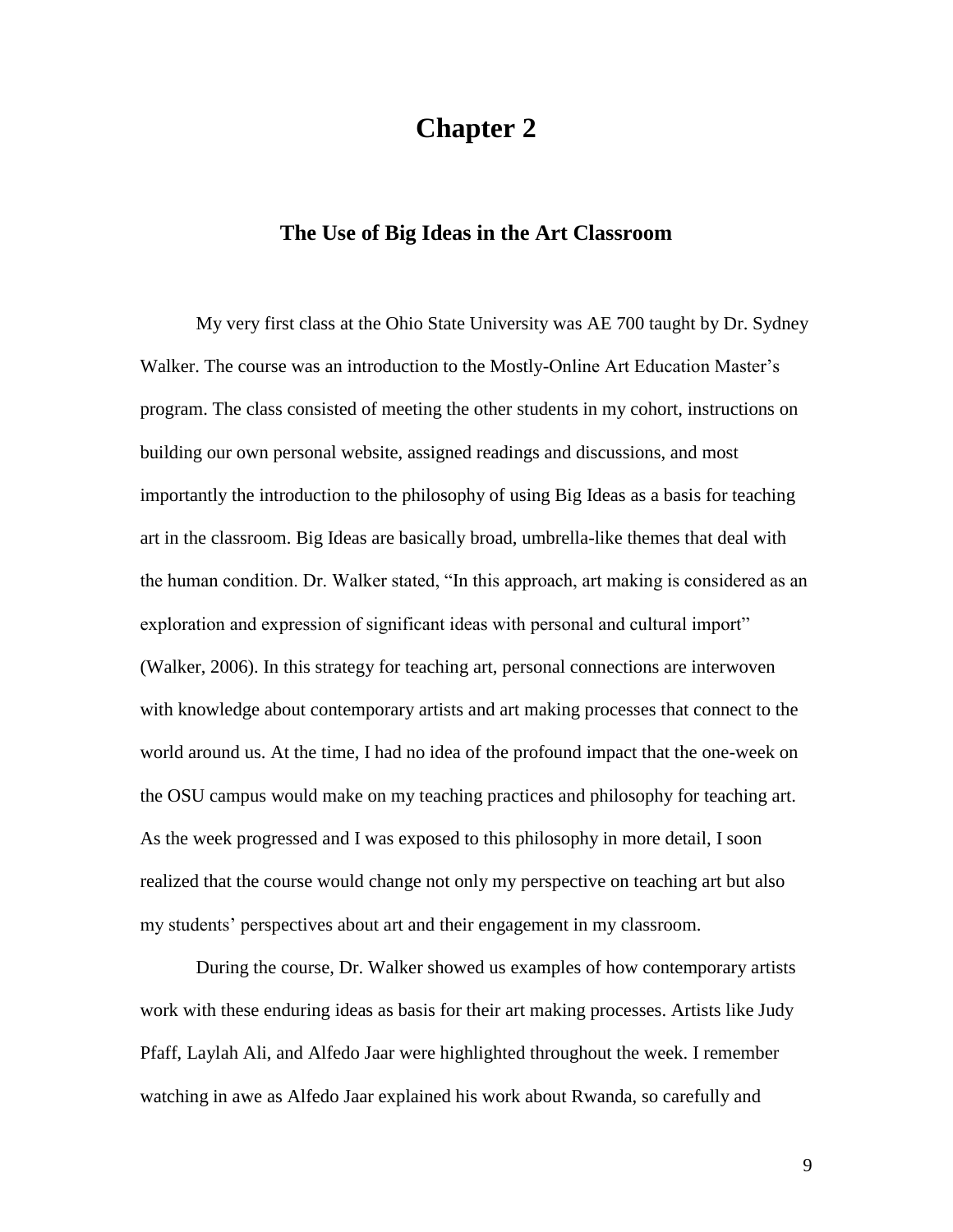compassionately raising his artistic voice against that violation of human rights. It was so compelling that I used his work several times in the following months to introduce my students to Big Ideas of Protest, Compassion, and Tolerance for others. The Art: 21 videos about the artists are a staple in my classroom now and give my students the opportunity to see how professional artists create their work based on important life issues that they can connect to their own personal lives and experiences.

Along with the use of Big Ideas, Visual Culture was also explored as a valid connector to my students' lives and art. Through the readings, discussions, and the presentation by Dr. Tavin, it became evident, and rather embarrassing, that I had been leaving out a very critical element in my teaching. During that week, as I learned more about how to incorporate Visual Culture into my lessons, it became obvious to me that I was completely overlooking one of the most important aspects of visual communication; the simple, the subtle, every day images that bombard everyone on a daily basis. This philosophy was not new to me but I had forgotten just how important and how effective these every day images were in forming our opinions, ideas, our morals, and social norms. The content about Visual Culture emphasized their importance and renewed my belief of the power of visual imagery.

I was, and still am, extremely excited about this new way of knowing and teaching art. It is the answer I was looking for to meet the needs of the specific group of students that I teach at my rural Southern Ohio school district. My teaching situation is unique regarding the population I teach compared to most art teachers, or teachers in general. The majority of my students live in extreme poverty. Out of respect for my students and their families, I won't go into detail about some of the horrific stories that I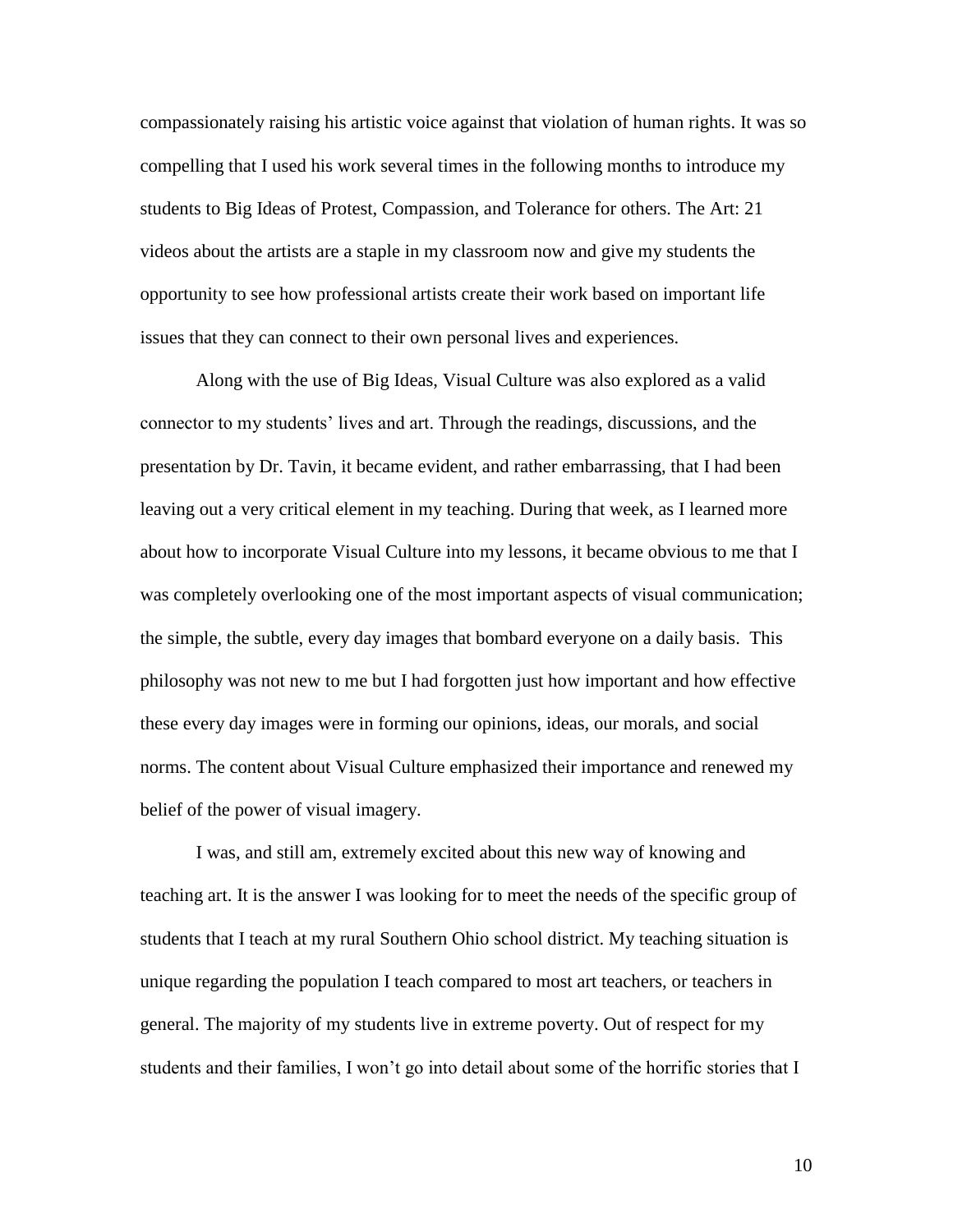have heard from my students about the lives they live. I can tell you that many of them come to school with adult worries on their minds. Many come to school without having their most basic needs met. Basic needs such as food, safe living conditions, and love seem to be special privileges that many of my students do not get to experience. When I first started teaching at my current school, I was so excited. I had all the knowledge from my undergrad coursework and I was ready to go. My excitement soon faded as I realized that my students needed much more than a course that taught them how to paint, draw, or sculpt. My students needed a course to make sense of it all. I soon realized that art was not considered a high priority to the students or the staff like it was to me. Daily, it seemed, I had to justify my subject to the students. Sometimes even to other teachers. Sometimes even to myself. The students reluctantly completed my color studies and value exercises. I thought I was really teaching art because they were actually *"doing"* something. I realized that this was not true engagement in art.

As a few years passed and I started figuring out how to teach a little better because I started to get to know my students on a more personal level. The students seemed to be a little more responsive to my lessons. I gained the trust of many students and had a positive rapport with most. The students seemed to have more interest but some still completed each assignment with little connection or enthusiasm. Knowing about my student's backgrounds, I was constantly asking myself, "How can I make art a meaningful experience for my particular group of students?" It wasn't until the first course with Dr. Walker that I finally found the answer. Teaching with Big Ideas made total sense and gave me the opportunity to teach the entire student. Olivia Gude further emphasizes a need for change by stating, "School art should reflect the art of our time.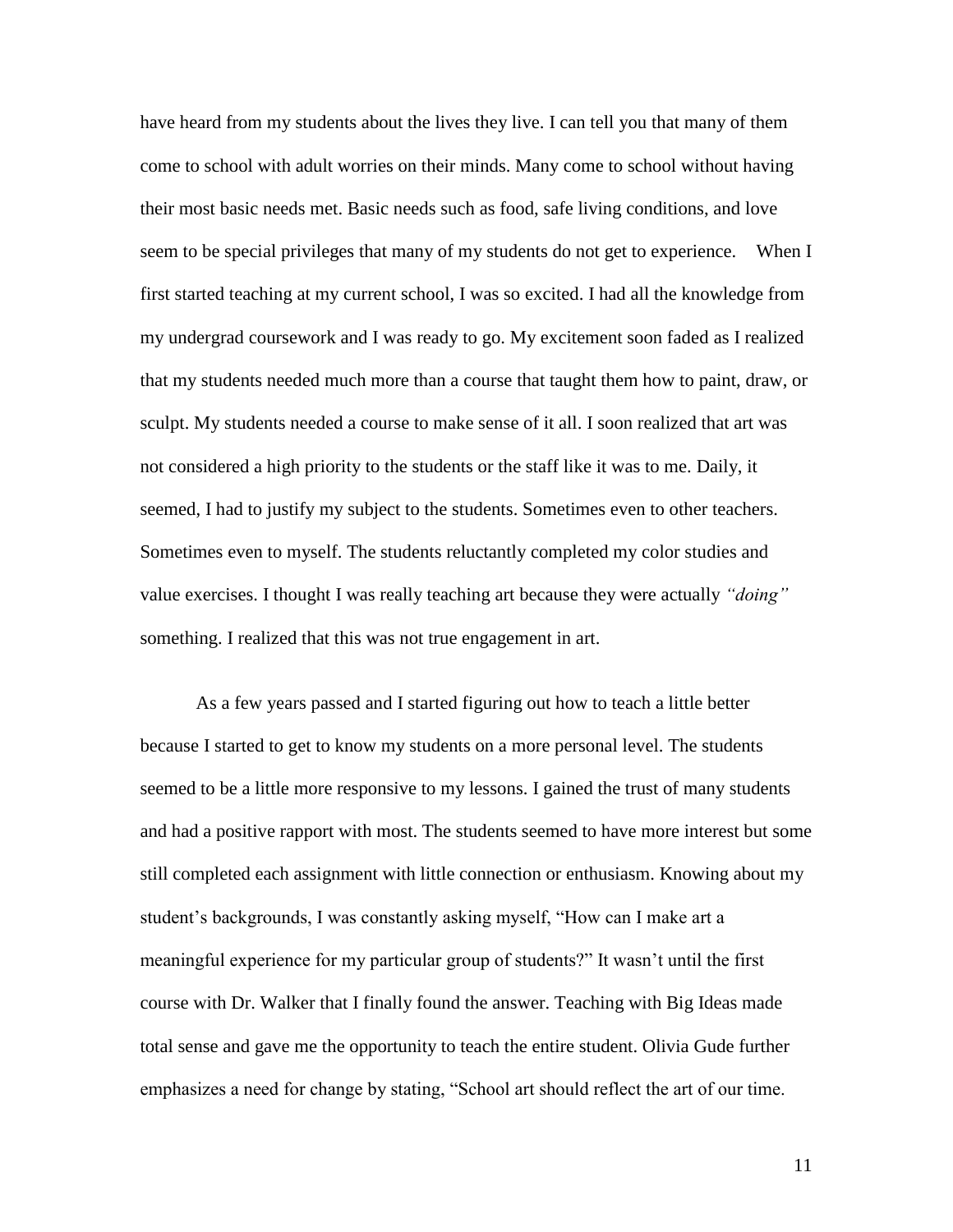The Modernist Bauhaus art making models are no longer appropriate for current classroom art making. Not only do these models leave students unable to relate to contemporary art making, but they deny them access to ways of creating artworks that have meaning and relevance for their own lives" (Walker, 2006). Using Big Ideas in my classroom is now allowing my students to connect personally and meaningfully to their own work. Recently one of my students was overheard explaining my art room (course) to a non-art student by stating, " In here we make stuff that means something." This is the biggest compliment to me as an art teacher and a true testament to what Big Ideas has done for my teaching and my students.

There were some major changes in the development of my school year curriculum that I had to make following the initial course with Dr. Walker. I decided I had to "quit: cold turkey" the old philosophy of technique and end product as the most important aspects of learning in my classroom. This idea was probably the most eye-opening concept about this philosophy. In my undergrad it was always about the product and how it looked. This new way of teaching art opened up a dialogue with my students who were uncomfortable with their art making abilities and allowed them to benefit from the art just as much as the "artistically talented or naturally artistic students." This was a huge breakthrough. It gave them the freedom to take risks, confidence to participate, and a reason to be fully engaged in their own ideas for their work. Dr. Walker (2006) stated in one of our readings during her course that she feared that Big Ideas would become an add-on to existing curricula content rather than a truly transformative agent. She encouraged what she called a "radical reconstruction, not a cosmetic fix." I started the radical reconstruction slowly by taking down my elements of Art and principles of design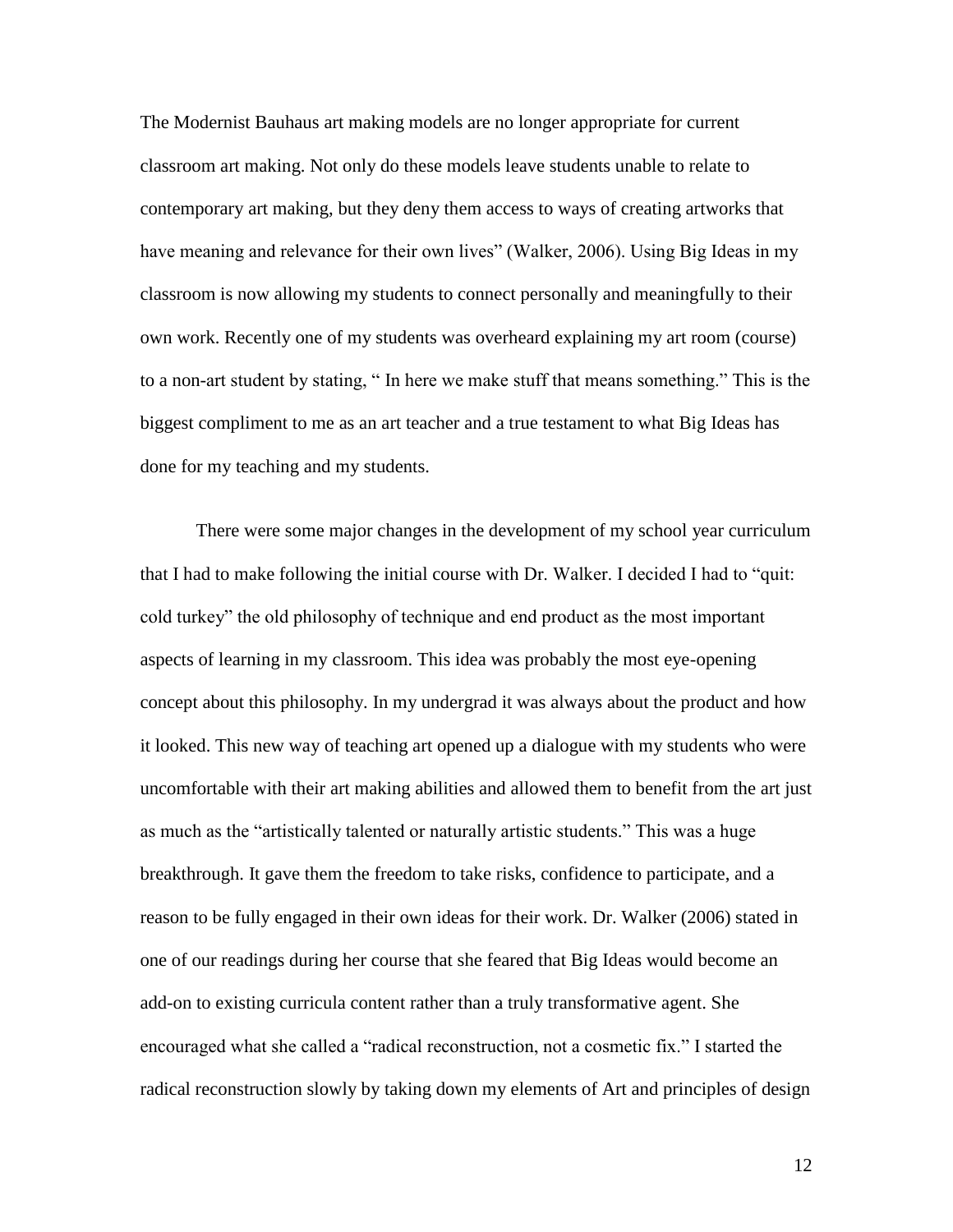posters and replacing them with Big Ideas and examples of contemporary works. I then looked at each lesson through a different lens, starting with a Big Idea then posing essential questions about that enduring idea. No longer did I start planning units based on an element of design or an art technique. Although, they are still important along with the state standards, they do not take precedent over the understanding and contemplation of the ideas behind the work. I have found that color skills and art techniques can be taught along the way, even on an individual basis, so that the student is receiving the most holistic art instruction, one that meets the needs of the students and the demands of the standards. My student Kayla stated, "We didn't have ourselves in it like we do now." I truly believe this is what has made the difference.

Now the Big Idea is the origin of all works created by my students. I relinquished some of my control as well and started forming lessons that allowed my students to create their own personal connection to the Big Idea and allowed them the opportunity to decide which art materials, techniques, elements, and other boundaries they wanted to include in their work. Since I teach high school students they relished in the fact that they had a part in the design of the lesson and the freedom gave them a true sense of accomplishment and pride as noted in quotes from my students that stated, "I can keep showing my potential. Every art piece I make now sends a message about something that is going on around me or around the world so it means more. I feel more confident about my work now because it is always about something personal, important, and close to me." As a result of using Big Ideas as the new basis for my curriculum it has enabled me to help my students see value in their work. They create pieces that represent their emotions, their thoughts, and their lives. Something a color study exercise could never do. They see how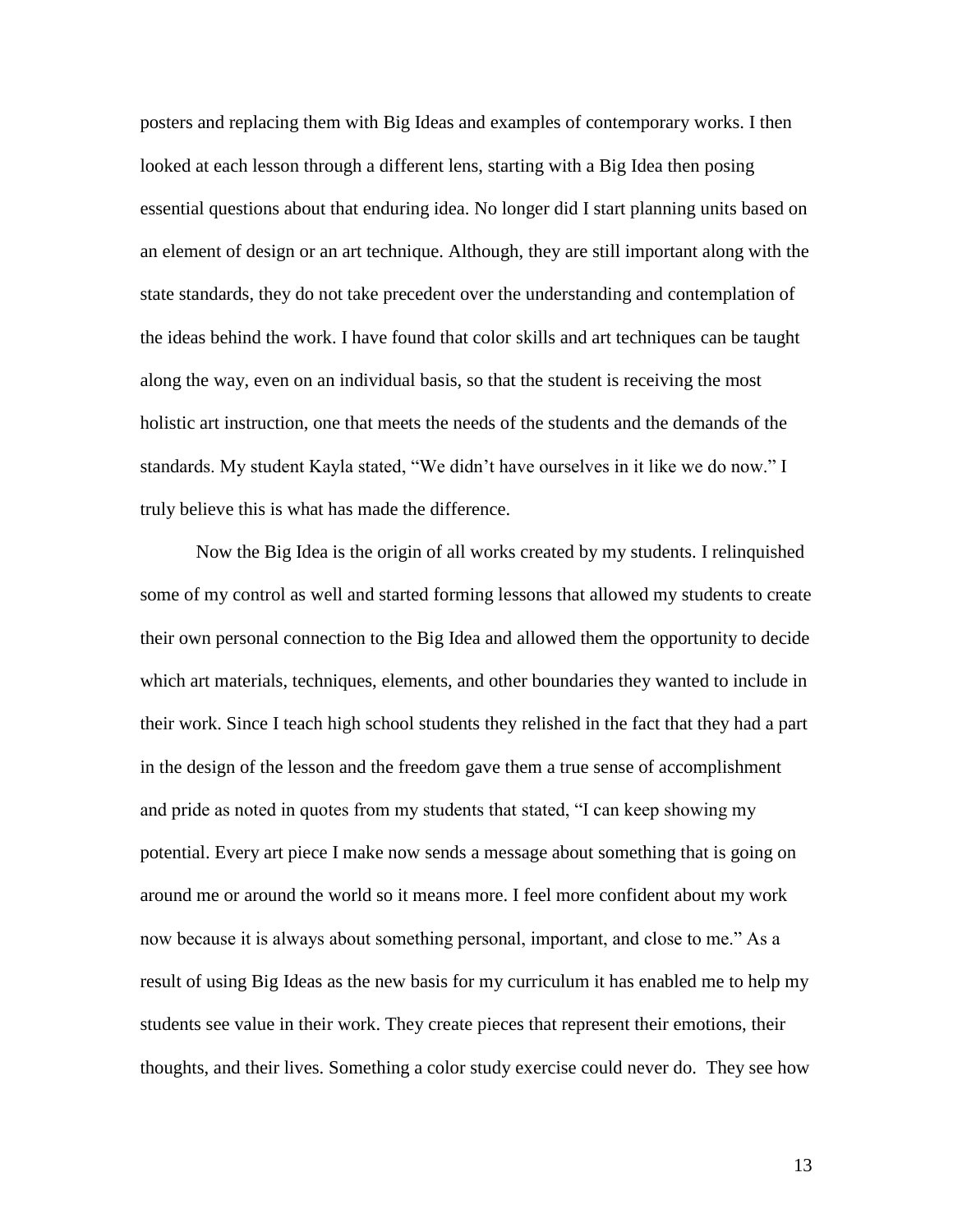art can connect to their lives now. They are learning that art can be something that can connect to everything around them. They are learning about the influences of visual culture and forming their own views on topics important to them and the people around them. They are clearly learning how to use art as a vehicle to communicate through visual images about meaningful concepts. They are proud of their work and as a result of the changes, they are eager to talk about it.

Although I found successes in the initial changes, there were many obstacles I had to overcome as I pursued this new teaching philosophy. After taking the course with Dr. Walker, I spent the rest of the summer creating new lessons based on what I had learned at OSU. I entered the new school year that Fall excited and nervous regarding the change about to take place in my classroom. I was armed with new lessons and felt prepared to make a smooth transition from the old philosophy to the new. My students immediately saw the physical changes to their art room environment and began to ask questions. They listened intently about my new plans for the school year and how they would be exploring issues through Big Ideas and Visual Culture. I could hear groans of misery as I explained how they would write about their work and talk about their work more than the previous year. Then, once I felt I had explained the basics enough, I started in with the first Big Idea, Identity. It seemed easy enough for starters. With blank stares, the students look at me as if I had lost my mind. I tried to generate conversation about the idea but I had totally overwhelmed them with all the new changes that they could not understand what they were supposed to do. I realized I had to slow down, ease into this drastic change.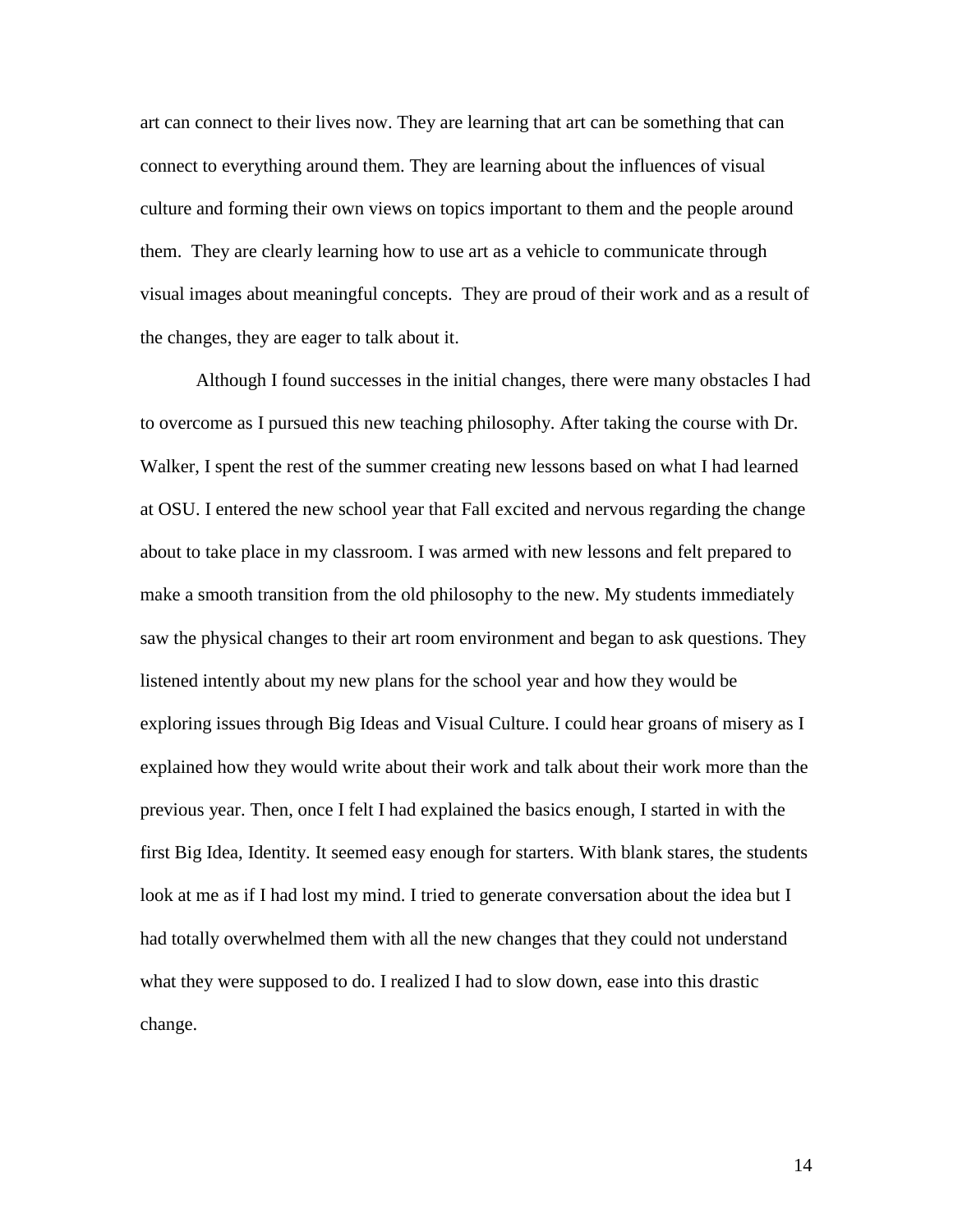As the first few weeks passed my students and I learned how to "unpack" the Big Ideas as Dr. Walker suggested in the summer course. Together we slowly transitioned to using a Big Idea for each lesson, sometimes using the same Big Idea for a series of lessons. I found a trend with some students that were naturally interested in art. They always seemed to want to work on a series of pieces relating to one Big Idea while other students always seemed exhausted with an idea and wanted to move to a new one for the next lesson. I learned to adapt to their needs and allow them the freedom to follow their own ideas. Although the majority of my students proved to be much more engaged in their work after incorporating Big Ideas into my curriculum, I still had a few students that struggled with connecting personally to any Big Idea. They always seemed to give superficial responses and I could never get them to think deeply about the topic, whether the boundaries were loose or restricted. I believe this to be one of the biggest challenges as a teacher, realizing and accepting the fact that there will be students I won't be able to reach no matter how I try. I won't give up though.

I continue to work on shaping my lessons to create engagement in my students. One lesson in particular that spawned into many other learning activities was a Unit based on the Big Idea of Protest and the work of Alfredo Jaar. My students and I started off by discussing the idea of protest. We defined it, gave examples of it from current issues at school and in the community, we talked about things worth protesting or fighting for, then they wrote about a personal experience where they participated in a "protest" of an important issue. I had them keep everything they wrote about in their portfolio folders so they could reflect upon the discussions later. Our group discussions led to topics such as abortion, racial issues, and other controversial topics. My students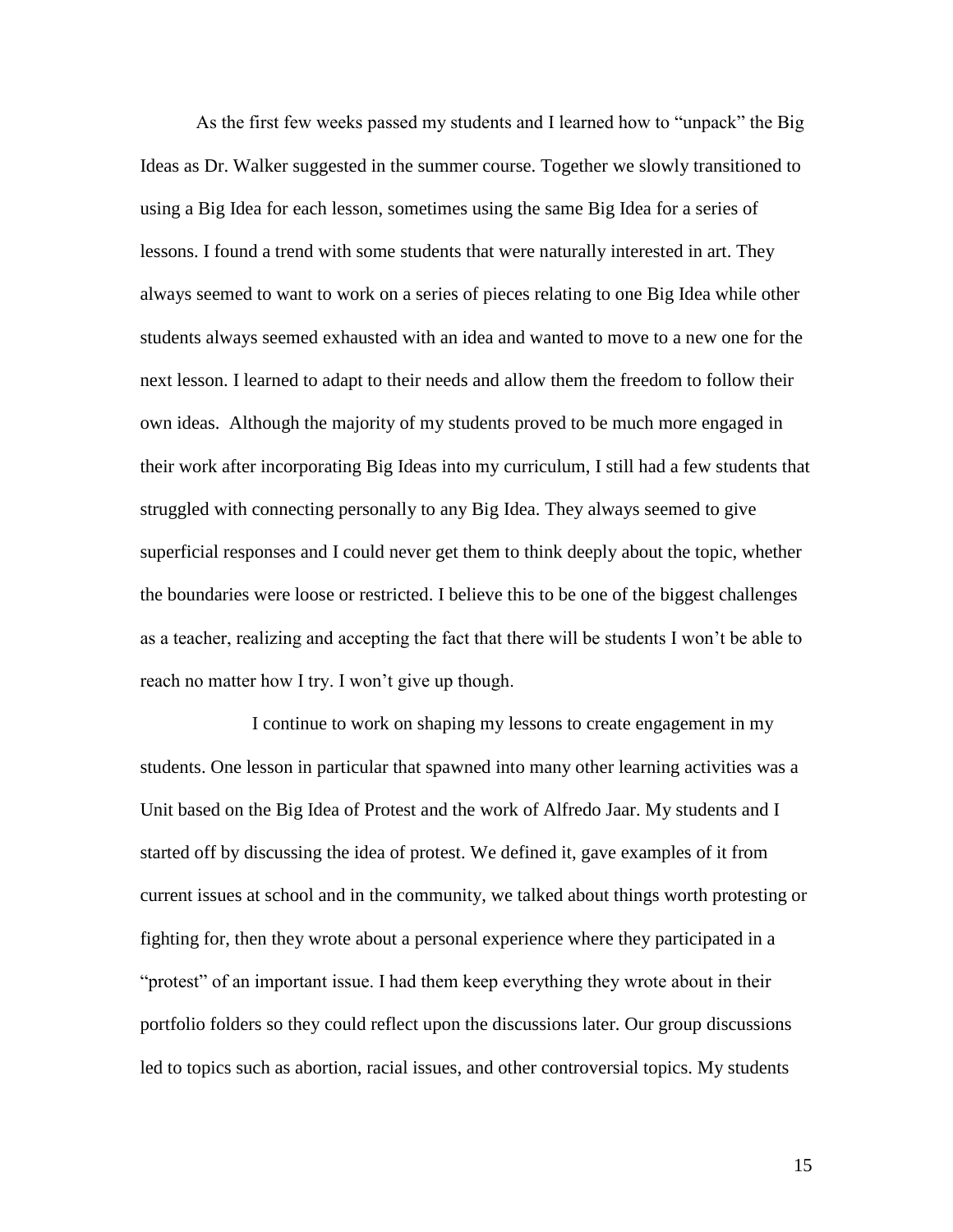spent three full class periods discussing important and relevant topics of protest. We then viewed Alfredo Jaar's Art: 21 video segment about his work about the Rwandan genocide. My students couldn't stop talking about *The Silence of Nyduwayezu*, 1997. It had impacted them as it did me in my course with Dr. Walker. My students could easily link the Big Idea and the topic investigated by Jaar. Seeing how he researched his topic in person and how he made conscious decisions about the visual images he used to convey his message gave my students endless ideas about what art can be and be made out of.

We then explored current issues involving genocides today and studied content about Darfur. My students were overwhelmed in realizing the situation was happening as we sat in our classrooms. The students wrote about their thoughts in a free write journal page, adding this piece of writing to their portfolios. My students were so moved by the images they saw about Darfur that they participated in One Million Bones, an art installation that will be displayed on the National Mall in Washington D.C. in 2013. They learned how to become activists through art, an added bonus I did not plan for in this lesson.

Once my students explored the Big Idea through personal experiences and gained some artistic knowledge about a contemporary artist, I had my students create a list of words pertaining to the Big Idea. For each word they created a visual sketch for their chosen topic under protest. Some chose the accessible topics we covered like genocide or more specifically the situation in Darfur, while others chose a more personal topic that had to do with being bullied at school or some other personal issue they wanted to speak out about. One student in particular created a series of megaphones made out of clear overhead transparency paper, opening up new possibilities of endless non-traditional art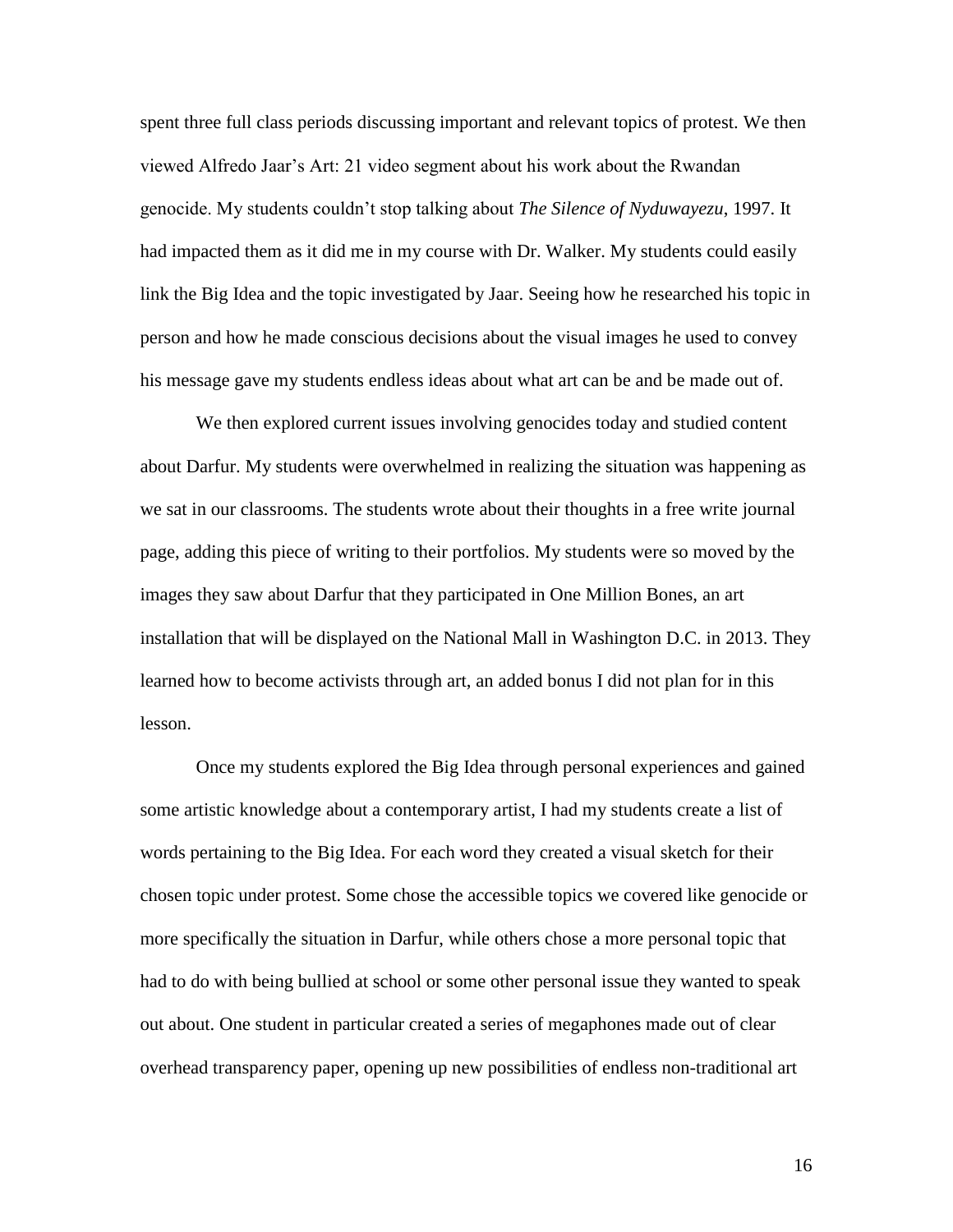materials to the class. One megaphone was open with three-dimensional words flowing out of it, another megaphone was tied to a base with jute rope, and the last megaphone was closed with duct tape on one end. The student explained in a presentation/critique that the megaphones represent voices of people. She stated, "Some people will protest and create change while other stay silent purposefully while they watch things stay the same. Others may want to speak out in protest but they are the victims of the injustice and need someone to speak for them." That student and many others thought deeply about the idea of protest and brought a new perspective and idea to the surface.

There were other instances over the past few years that have shown me that students are benefiting from using Big Ideas. One situation, I remember about using Big Ideas came to me when a couple of my students traded places with me and became teachers for a class period. It all came about one day when I was in class with my youngest group of students. The class was a lively mix of  $8<sup>th</sup>$  graders. I had my hands full with this particular class and considering the fact that I was outnumbered by 30, I had to keep moving around the room nonstop for the entire class period just to maintain crowd control. It was ten minutes into the class period when I noticed someone at my door. A few of my high school art students who were working on their projects in the hall led a young girl over to me and introduced her as a new student. I greeted her, but before I could offer any other information a few of the  $8<sup>th</sup>$  grade students started to be disruptive. Seeing that I would need to attend to these behaviors, the older students offered to get the new student situated.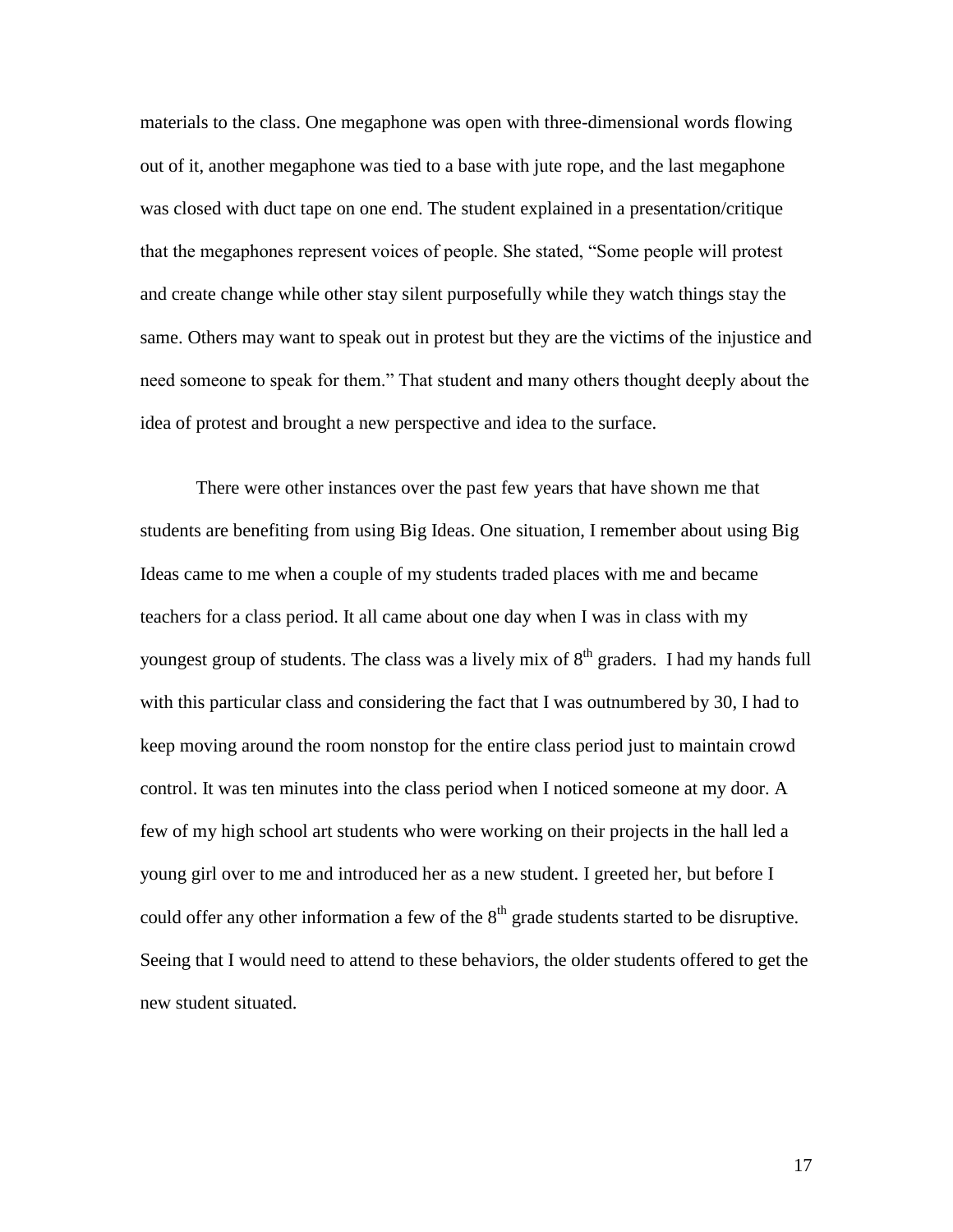When I finally had everything under control and all of my students were once again working, I started to direct my attention to my new student. As I walked toward my high school students and the new student they had just taken under their wing, I was pleasantly surprised to overhear their perspectives on my art class. One student started the conversation off with this comment. "It's has a good aura in here. It's like an escape for me. You can make something beautiful or shocking. You don't have to be a good drawer." Another student chimed in by saying, "Yeah, I used to hate art at my other school because it was all pencil and paper. It was totally different then. Now we have choices. You can go your own way with your projects in here, instead of just what the teacher wants you to do. We use Big Ideas for every project. There are some up on the board in the back of the room."

When the students saw the confused look on her face they further explained how to use Big Ideas and how they have made their work more meaningful. Morgan went on to say, "They keep you on track. I know what I am working on at all times. Big ideas always allow me to make work that relates to me. I do better with my work when I can relate it to me."

"They give you a structure to build on, so it is still your own idea", Darian added. Morgan immediately commented, "Yeah, it's like they give you that base structure, like a slab of concrete. Like when you build a house, but in here each house is different depending on the builder, or art student, that makes it." Hearing their comments confirmed that Big Ideas had a significant influence on their perspective on art class and their appreciation and understanding about art in general.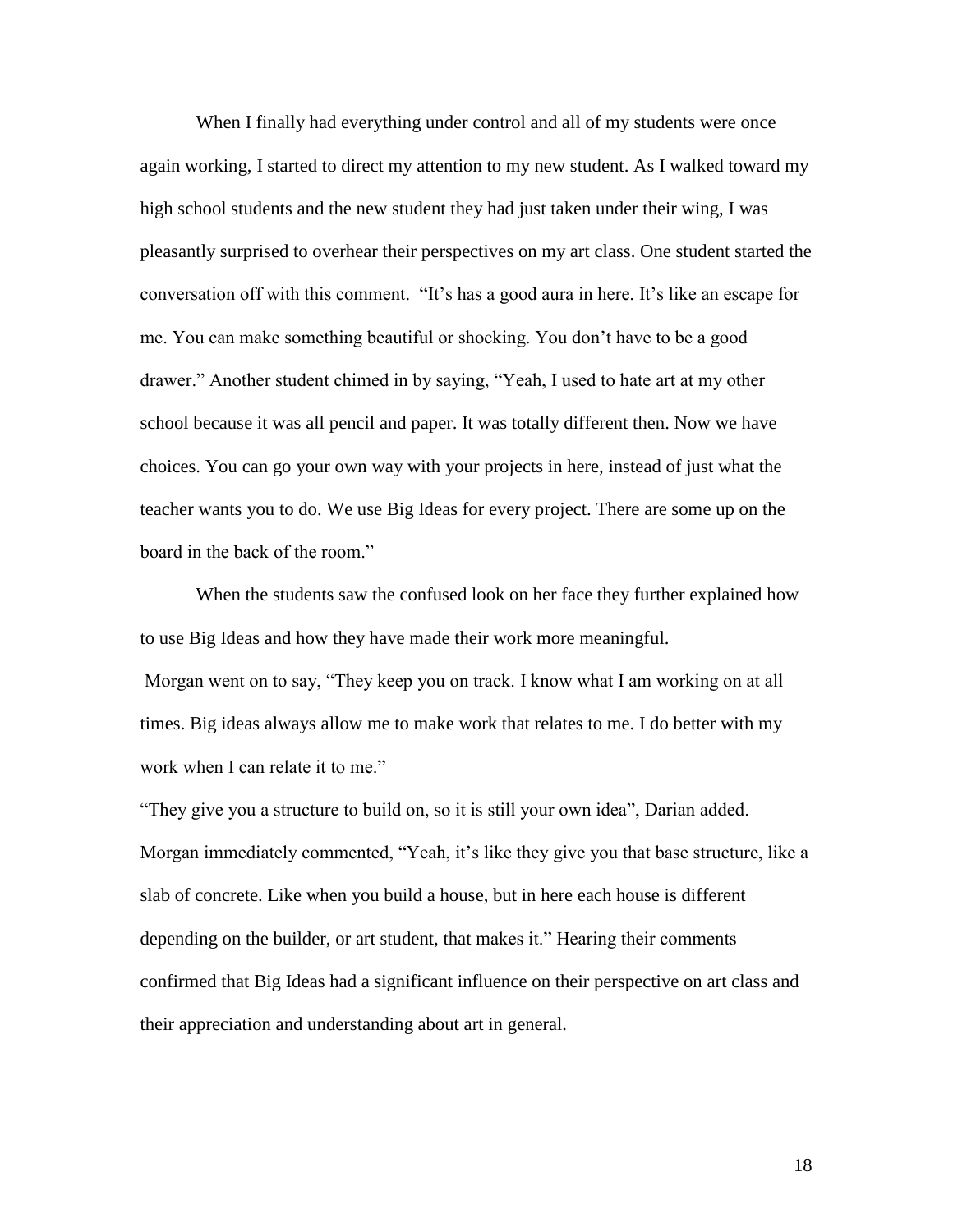Teaching art at a rural, Appalachian school district in itself has been quite a culture shock for me. I have never personally experienced poverty. I always had family support from very loving parents, and I lived in an area where there was plenty to see and do. My students, on the other hand, have limited access to experiences beyond what our school and teachers provide. Sadly, many of my students do not have support from their families. I have learned a lot from my students. They bring many different experiences to my classroom. They make me want to do my very best for them. My goal as an art teacher is, of course, to give my students the best possible art education they deserve but I also know that my students have special needs and I have to incorporate their lives into my lessons in order for them to have a meaningful experience that can last them a lifetime. Olivia Gude (2007) asks the question, "Considering that this may be the last Art class my students will ever take, what do they need to know in order to begin a lifelong engagement with the Art of the past and the unfolding future?" Her words are always resonating in the back of my mind as I think about how to approach teaching art. What should I teach? What is relevant to my students? What really matters to them and will help them become better people? Big Ideas have allowed me to teach art to students that have always viewed art as something they could never be a part of or something that could never be apart of them. I truly believe that using Big Ideas has given me the change I so desperately needed in my teaching and the change I desired for my students' learning. As a direct result of my contact with Dr. Walker and the content of the course, I will continue to improve upon my teaching strategies using Big Ideas and I will continually reflect upon my classroom practices making every effort to give my students the most holistic art education possible.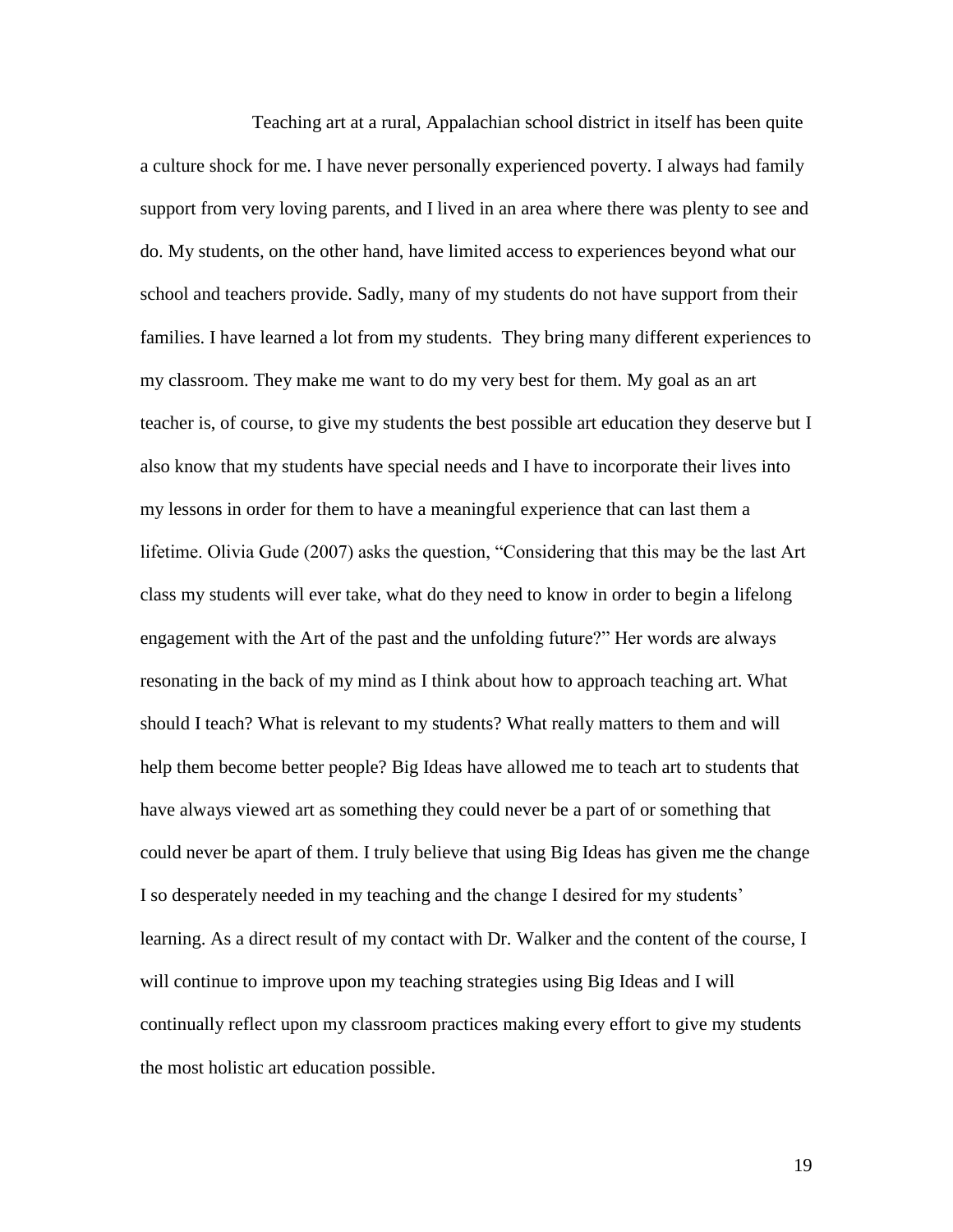### **Chapter 3**

# **Teaching Multicultural Education through Service Learning in the Art Classroom**

### Course Overview

Art Education 767D is a course addressing multicultural issues in the classroom and in society. I assumed it would be like many of the other courses I had taken in my undergrad that involved other cultures but this one was very different. It was not focused on learning about a different culture or group of individuals then making an art object pertaining to that culture. Instead, we investigated each topic and were forced to take a hard, and often difficult, look at ourselves. We viewed multicultural education from a totally new perspective and the knowledge I gained from this course has not only changed my classroom practices but has also made me reflect upon my own personal experiences, feelings, and even biases regarding people with differences.

The course topics included gender, age, race, class, religion, and many other delicate issues that are often downplayed, even ignored, in a classroom setting depending on the school culture. Videos and literature about these issues were interwoven with discussions about personal stories relating to the topics. One of the most important aspects of this course was a service learning assignment where we were required to have our students work with another group of people with differences. This was an authentic learning experience that changed my curriculum and will continue to affect it in the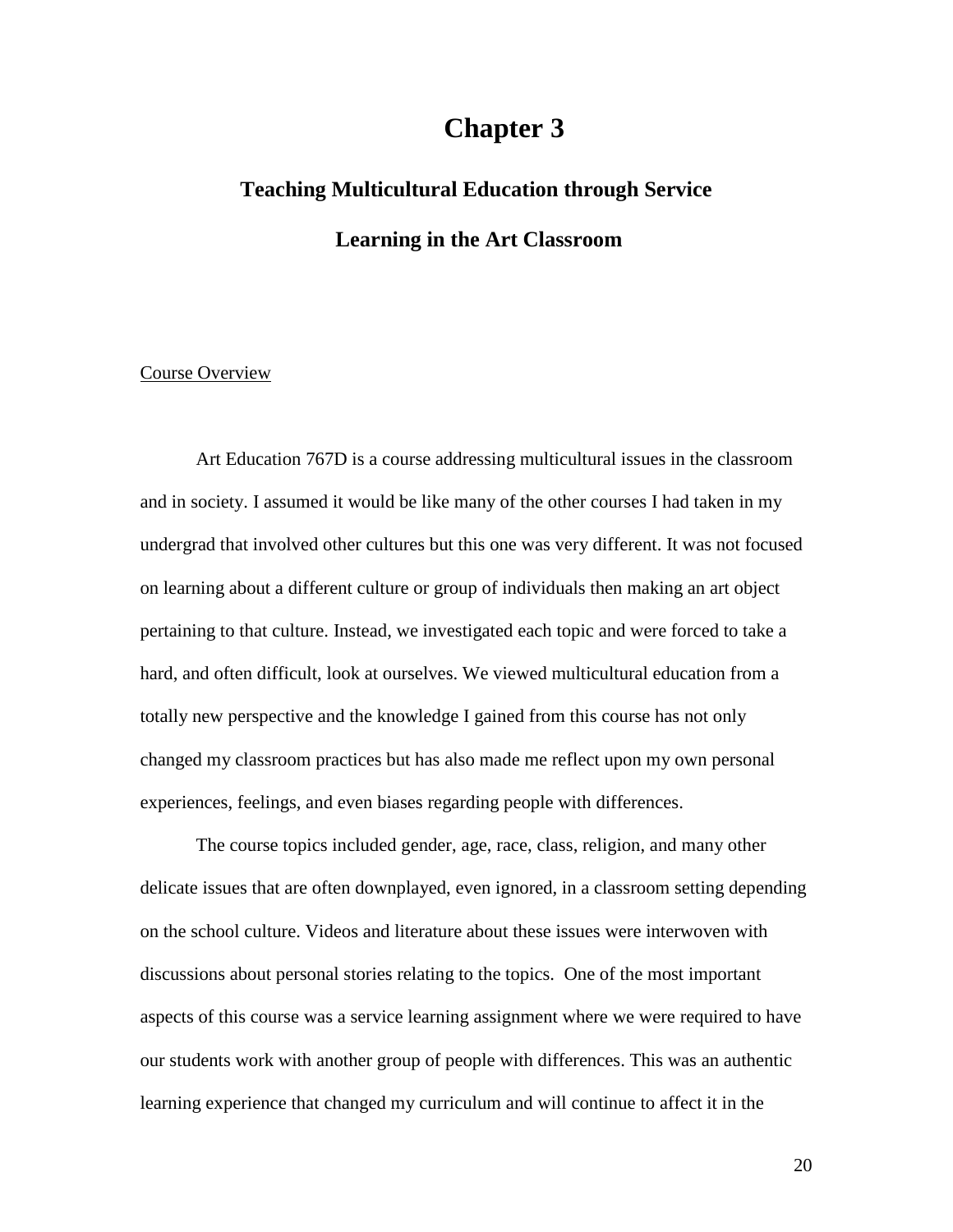future. I was especially interested in this course not because I teach at a diverse school district but because I teach where there is little diversity. This course and instructor provided me with tools to use in my classroom to create opportunities for my students and I to work with others from different backgrounds and be more tolerant and compassionate citizens.

#### Physical Environment

I started teaching at a very small, rural school in Southern Ohio located in the Appalachian region five years ago. I have to admit, it was quite a culture shock for me because my background was quite different from many of the other teachers and students. We have approximately 300 students enrolled in our junior high and high school. All of our students receive free breakfasts, and almost all of the students receive assistance with lunch as well. All of the students and teachers are Caucasian and many of the students' families have lived in the area for generations. The area of Latham, where the school is located, has no large businesses or factories, only a small local store where everyone goes for all of their essential items. Unemployment is high and a large number of my students are living in substandard conditions where a number of their basic needs are not being met. The remoteness of the area and the secluded lifestyle of the community members seem typical of the Appalachian culture. The area is known for its lack of resources and extreme poverty. Many of my students do not have the means to travel beyond the borders of the county and considering the rural location most of my students have not had any opportunity to interact with people from other cultures, ethnic backgrounds, or even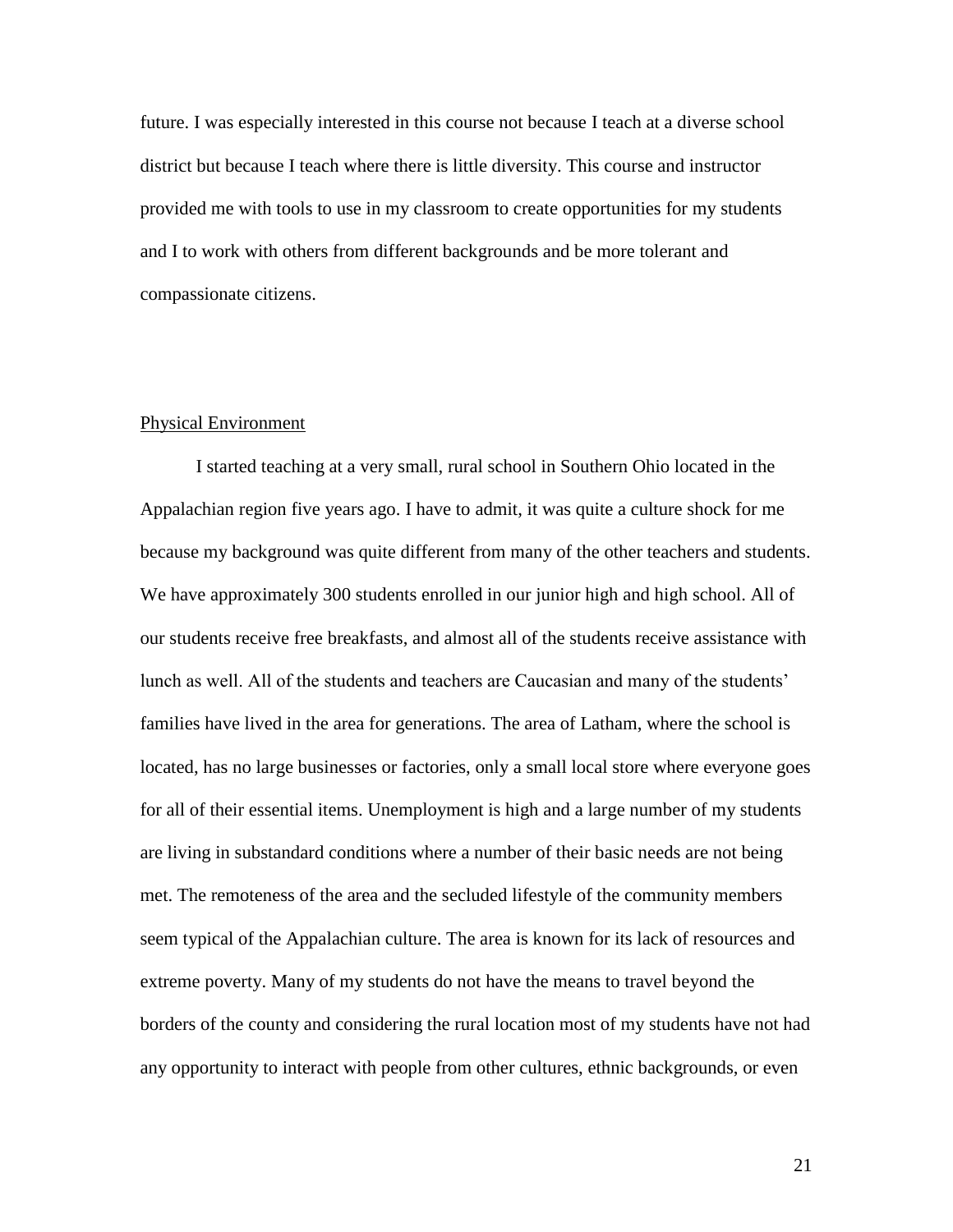other religions. You can definitely see how influential visual culture can be when a television and the Internet is the only view a person has of the outside world. My students have many misperceptions about other groups of people and their values and beliefs. This is why I became so interested in the multicultural course and the perspective in which it was taught. Through this course I found that my students wanted to learn about others and were willing to start questioning and changing their attitudes and beliefs about others when given the opportunity. The service learning assignment allowed me to meet the needs of my students and the community by creating new experiences with other groups of people and promoting opportunities to learn about other people with differences.

### Lesson Plan and Development Changes

As a direct result of this course, one of the major changes I made to my curriculum this year was adopting the philosophy of arts-based service learning. It fit perfectly with my particular students and the results have been nothing but positive. After I took the course I found myself looking for ways to incorporate service learning into my classes throughout the duration of the year. My students and I worked on four other service-learning projects after this course and my students still wanted to do more. In all four, my students were not only genuinely engaged in their learning but they were truly reflective about their experiences. I could see small changes in their attitudes and their comments. One student made this statement after our service learning assignment with students with disabilities. "I never even thought about this group of students until now. I was afraid and I didn't even know why. Now I feel like I am friends with the other students and we shared a good experience and connection just through our mural."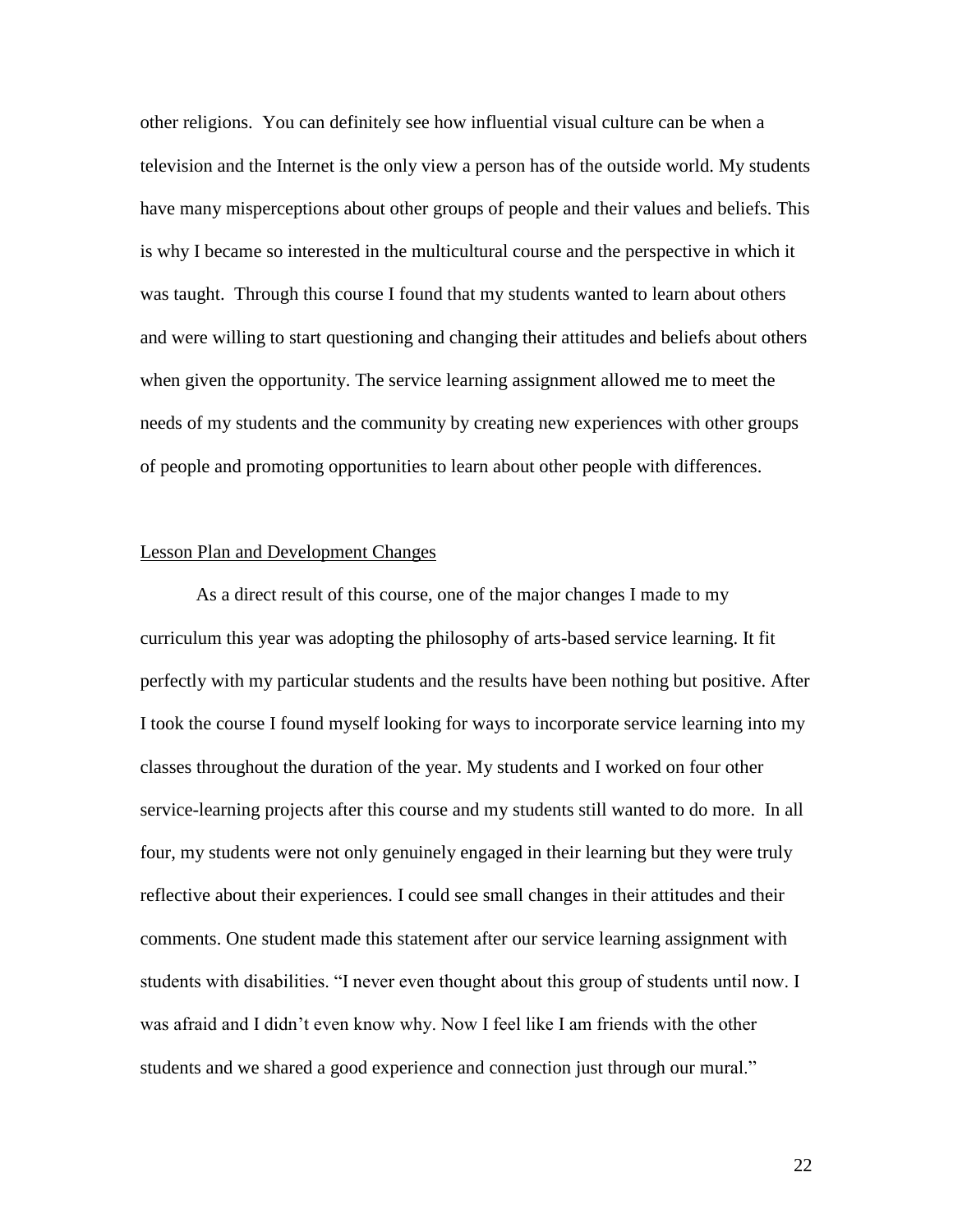I will have the opportunity to teach a select art course next school year and I plan to use this course and its vast amount of resources as the model with an emphasis on service learning. It will be a difficult task because all of our field trips have been cancelled for next school year due to budget cuts. I thought this would be something the students would just accept but they are already generating ideas about future service learning opportunities that we can have at our school and they are even creating a list of fundraising ideas to pay for busing to another location. One student summarized why service learning is important by saying, "We listen all day long to lectures from our teachers and our parents about how to treat other people that are from different places. This (service learning) gives us the opportunity to actually practice those things." I truly believe that these types of encounters and interactions have made a difference in my students' views. I feel that service learning, like art, gives the students hands-on experience that reflects real world situations and makes the information they learn practical and easily generalized to other areas of their lives.

### Teaching Practices

Another major change in my teaching practice was the personal self-reflection on my beliefs and values. This was a difficult thing to do, as self-reflection often is when you feel you have nothing but good intentions. I first had to admit that I, personally, have certain biases and views, then I had to look honestly at them and see how they were possibly affecting my students. As I mentioned previously, I experienced a culture shock when I started teaching at my current school. I immediately asked myself how I was going to approach teaching students that were so different from me. It was a lot of trial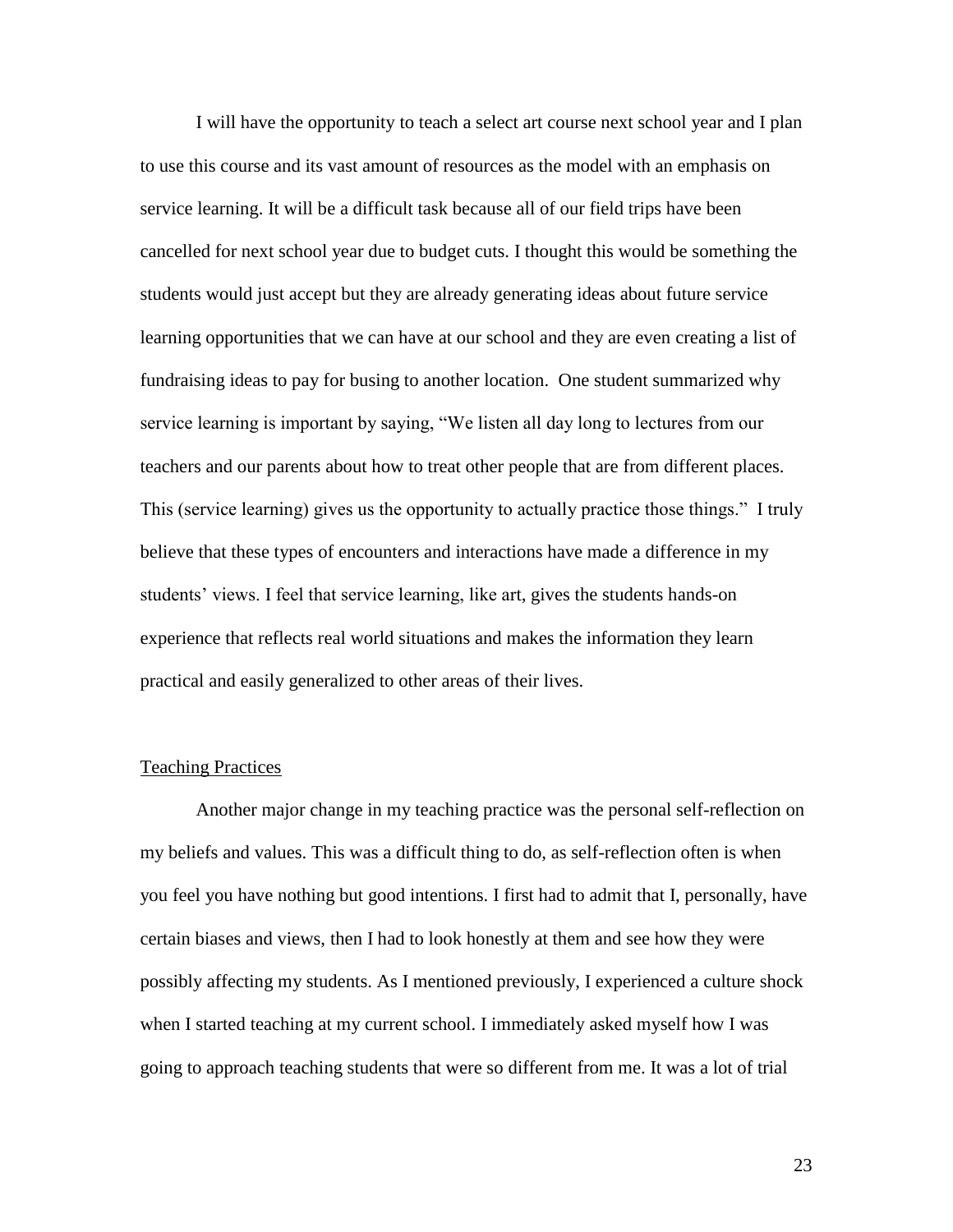and error, and more error! It is something I still struggle with in this school district. At times I feel like I want to change my students, but at the same time I want them to feel proud of who they are and the culture they come from. Seeing the video, native tongues, really made me question my intentions in my practice when it comes to the Appalachian culture. I continue to battle the question, "Am I trying to help my students be successful in life or am I trying to change my students to meet my particular standards and beliefs of how to live?"

Another area in my practice that I have felt I needed to address is my own personal agenda to empower females in my classroom. I believe it stems from me being raised as an independent female. I find I resist the communities' gender roles and encourage my female students to be more independent and confident, something I should be encouraging all of my students to do. However, I have noticed that I am leaving my male students out in certain instances and missing opportunities to connect with them and foster those same ideals. I have started to make a concerted effort to include males in my goal of empowerment. Instead, I now look at it as a challenge to create an environment in my classroom and my practice where all of my students gain a new sense of worth and confidence through my assignments, comments, and actions, a change that benefits everyone not just the females in my classroom.

I always thought I exemplified the idea of equality in my classroom but as I looked back on my practices I found I fell short. I am now more aware of my actions and I stop to think about how my comments and views may leave some students feeling marginalized or even ashamed of where they come from and who they are, things I never want my students to feel.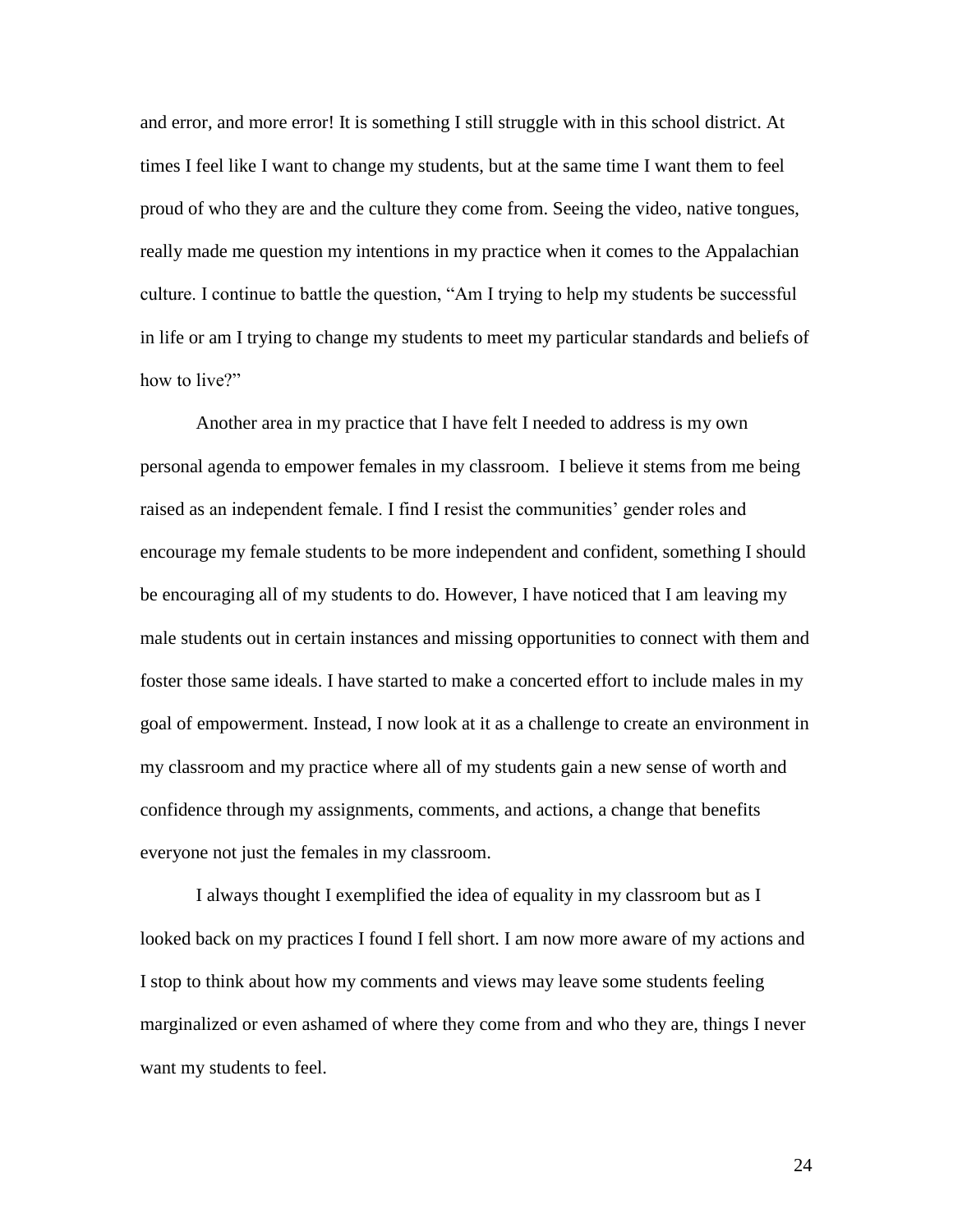### New Teaching Experiences through Service-Learning

The very first video in the course was *Starting Small* where teachers at a school were addressing the color of skin with their young students. It was such a great video showing how students are different but how differences can be appreciated and valued. The video was encouraging because it reminded me that in order to create change for the better I would need to "start small" with learning activities that would promote changes in my students' misconceptions and misunderstandings of others with differences. The service-learning assignment in this course was a prime opportunity to get my students and I started in the right direction.

I decided to ask the students from the Pike County Board of Developmental Disabilities to collaborate with my students on a mural about the big idea of "community". I called the teacher and I was pleased to find out that she was as excited as I was about the opportunity for our students to work together. We planned the activity by meeting one day and followed up with a few phone calls to work out last minute details. Since the mural was based on the idea of community we decided to have the activity at our local library, a centrally located building in a highly traveled area. Not only did we want our students to work together but we also saw an opportunity to include other members of our community to participate as well. We were also in agreement that the activity would be a peer-to-peer collaboration. My students understood this from the start as a result of discussions about the benefits of what we could learn from the other students and what they could learn from us.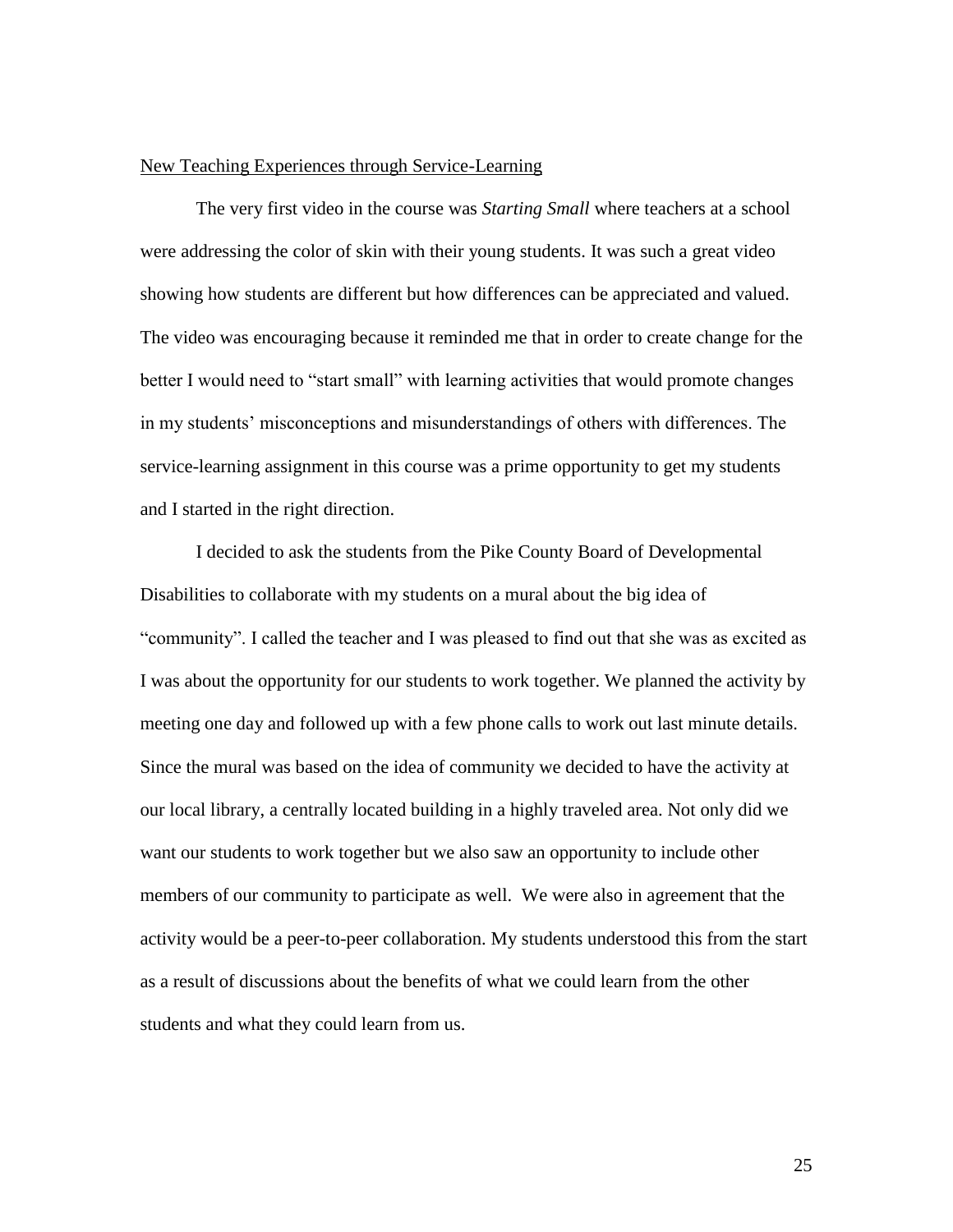My main goal for the lesson was for my students to gain an appreciation for others with differences. I also wanted the students to learn how art can help in the development of relationships with others and bring together groups that are different while creating a sense of unity and common ground. I wanted my students to realize that everyone has something to contribute and we can all learn important lessons from each other regarding a variety of issues such as tolerance, compassion, grace, and acceptance. I also wanted my students to realize the difference between community service and service learning. Community service is mostly a one-sided action where only one party benefits from the other and service learning is where both parties are engaged, learning, and benefiting from the exchange of knowledge.

The activity started with my students and I meeting the other students at the library. There was an introduction session and a short discussion and explanation about the project. The students worked on canvas boards, painting them with images of their interpretations of "community". There were many different images created in our session together. People from the community slowly filed in to the room as we worked throughout the morning on the boards. The canvas boards would later be mounted to a very large framed canvas with the words "Community Together Makes Life Better". It is currently displayed in our school but will travel to different locations on a planned "traveling mural" route. Several businesses have agreed to display the work throughout the following school year.

In the end there were several different groups working on the project, more than we planned for that experience. There were, of course, our students and then there were several adults with different backgrounds to add to the learning. We met a minister from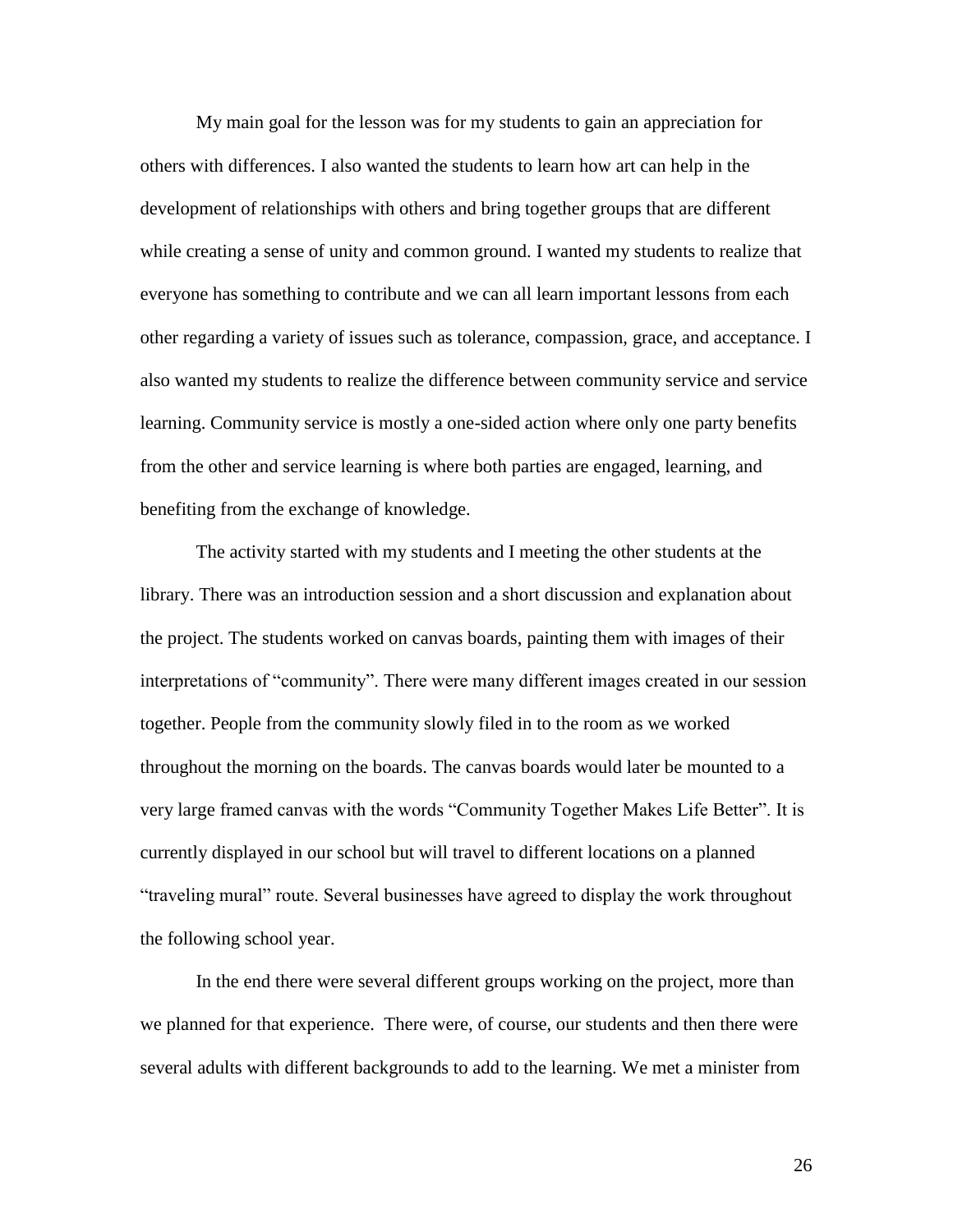a local church, a lawyer, a police officer, a restaurant owner, and some other individuals that decided to join us while visiting the library. Everyone was truly engaged and enjoying the interaction, the collaboration, and conversation as they got to know each other in this short time frame. Although most of the students from the other class were non-verbal the exchange was just as important and effective as any other encounter.

The day ended with a lunch of pizza provided by an anonymous donor that passed by the library and heard about our project but didn't have time to stay. All of the students enjoyed lunch together then boarded the buses. The entire way back to our school my students talked about doing another project with the same students and by the time we reached the school they already had a concrete idea about creating tie blankets for kids at Children's Hospital.

A large part of service learning is reflection. Kraft states, "In the reflective component, students utilize higher-order critical thinking skills to create understanding of the combination of formal learning with the service experience (Kraft, 1996). My students wrote about their experiences through a reflective summary of the event. I found comments about initial fears, misconceptions, and stereotypes prior to the activity. Many of the students commented on overcoming their fears and eventually enjoying the other students as they learned how to communicate through their non-verbal cues. Some of the students were still indicating they were uncomfortable with the activity before and even after the experience. They revealed some pretty honest feelings but I believe they grew from the opportunity to look at their own personal views and beliefs, as I did through the multicultural course. I believe they became more aware of their own perspectives and some of my students even told me they were a little ashamed with their thoughts prior to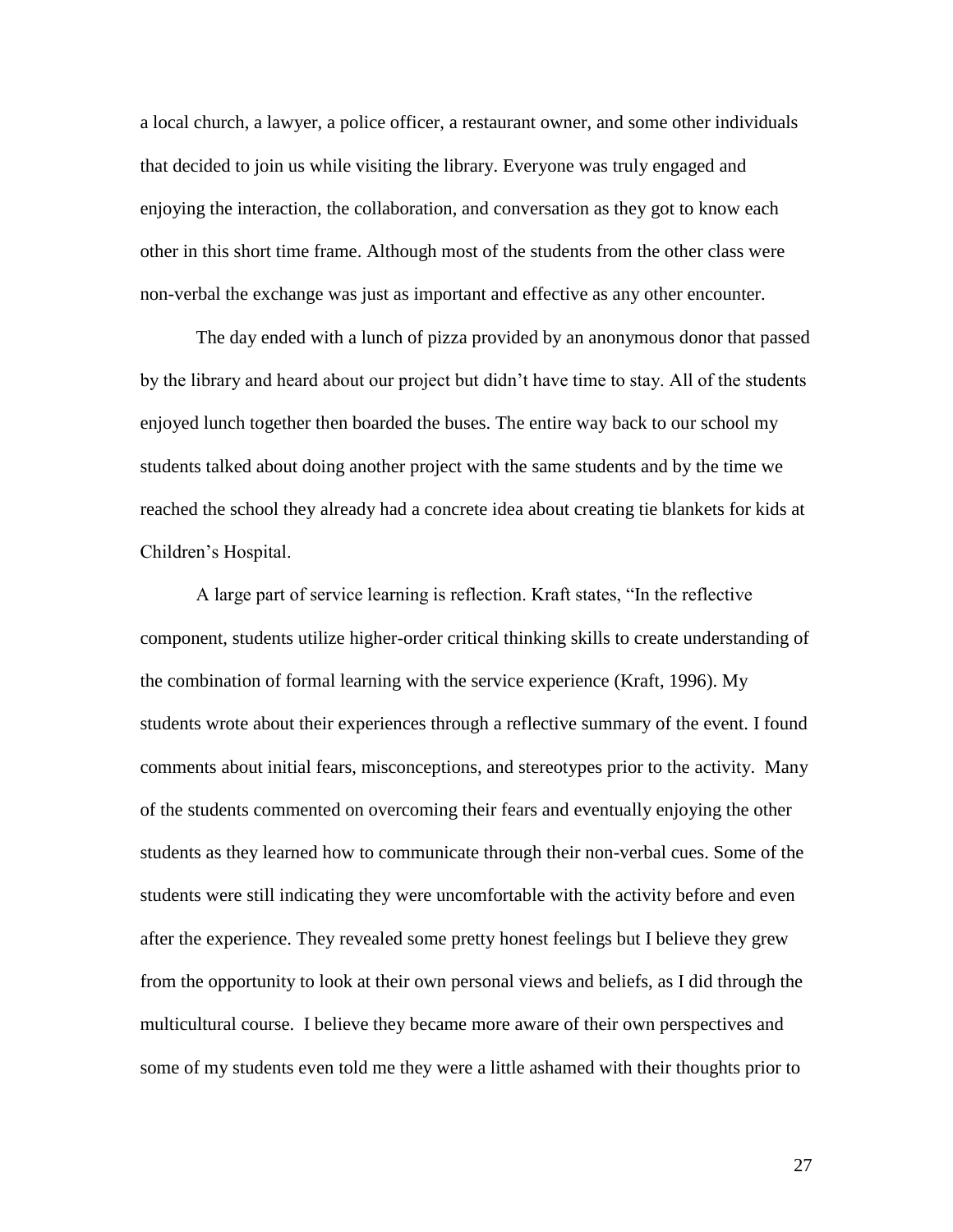the project. I completely related to these comments as I engaged in my own selfreflection throughout the quarter. Many of my students revealed thoughts about their misconceptions on how people with disabilities "behave" and also admitted to assuming that they would be doing the majority of the work for the other students. A few students addressed feelings of sympathy for some of the other students. We talked about this and found that their feelings were more appropriately termed as compassionate and caring rather than sympathetic. One student gained inspiration from the other students by saying, "That made me feel bad, not for the other students but for me. I complain about silly stuff and sometimes I am afraid if something changes. The other students had no fear. I learned a lot from them. That's what I will remember most."

The majority of reflections seemed to be about extinguishing stereotypes and misconceptions, however, there were still a few students that wrote about the experience as if we were doing a favor for the other students. They may have even eliminated some misunderstandings only to replace them with a new generalization about people with disabilities based solely on that one experience. There will have to be more learning opportunities in the form of service learning to take my students and me to the next level of understanding.

Since the course ended, my students and I have been involved in four other service-learning projects. The first project consisted of making tie blankets for children's hospital. My students collaborated with the same students and created 20 tie blankets together at our school for sick kids at the hospital.

Another project called the One Million Bones project, consisted of my students learning about the genocide in Darfur, and participating in the One Million Bones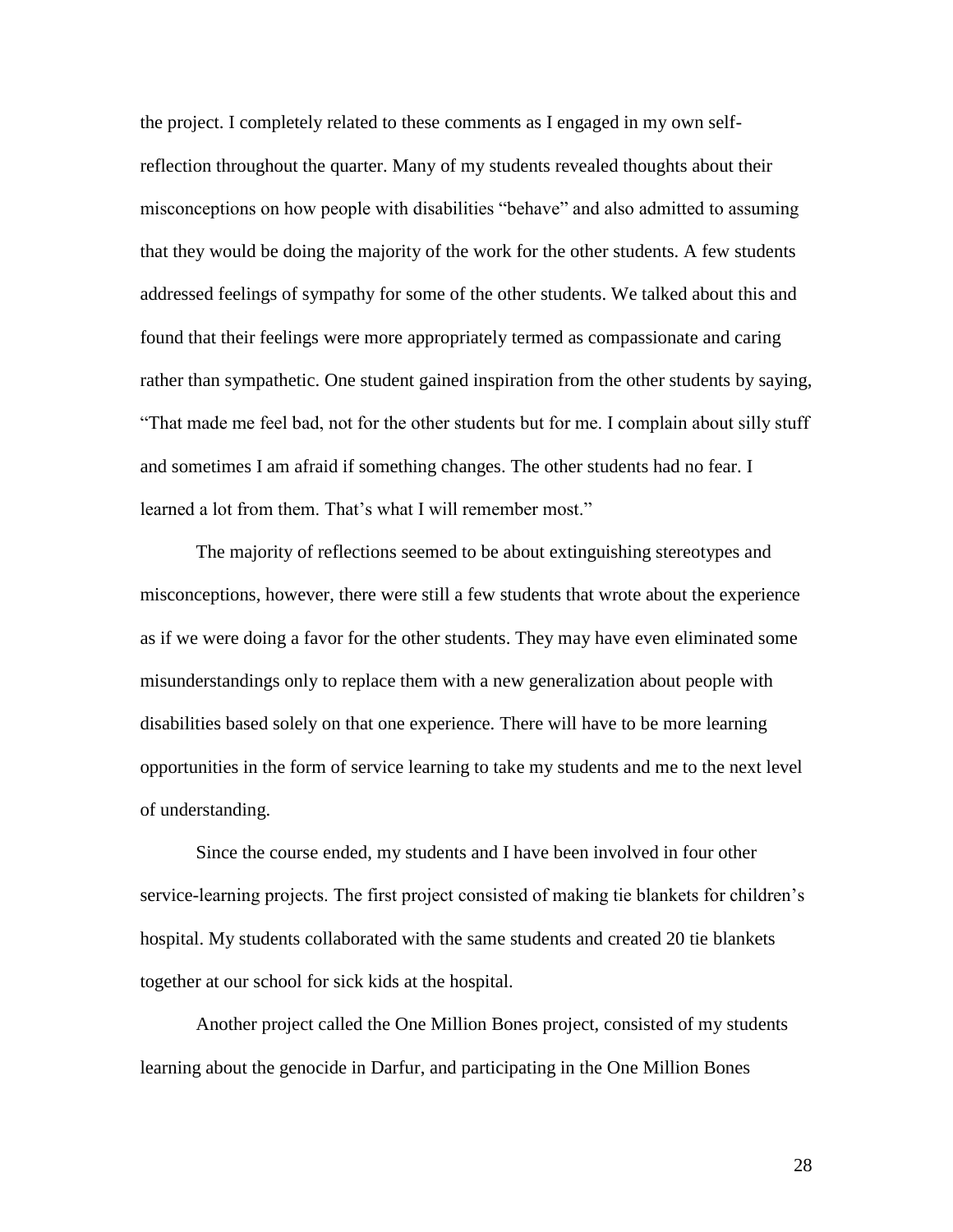fundraiser for victims' families and survivors of genocide. My students were required to collaborate with other students in our school that they did not know prior to the activity. They chose students outside of their clique group and taught them about the situation in Darfur through a small presentation, then together, they worked on creating bones to submit for the art installation at the national mall in Washington D.C. for display in 2013.

Another service learning project called Houses for Haiti consisted of my students and students from another county high school working together to create small decorative pins in the shape of houses to sell as a fundraiser for the victims of last year's earthquake in Haiti. This was a project that was repeated from earlier in the year but we included a different set of students.

The last service-learning project consisted of my students and some elementary students from our school district. The project was based on the International kids-Guernica Mural project I learned about in an intensive summer course at the Ohio State University where I worked in collaboration with a group of Somali-American Children. In that project and the one at our school we created huge movable murals based on the idea of "peace".

#### Conclusion

 In all situations the service learning fit neatly within the concepts of the unit lessons and was an enrichment activity for all of my students no matter what their level of study. My students will remember these experiences for a long time to come and they continually express interest in pursuing other similar project in the upcoming school year. We recently talked about several ways of working with groups of other people, even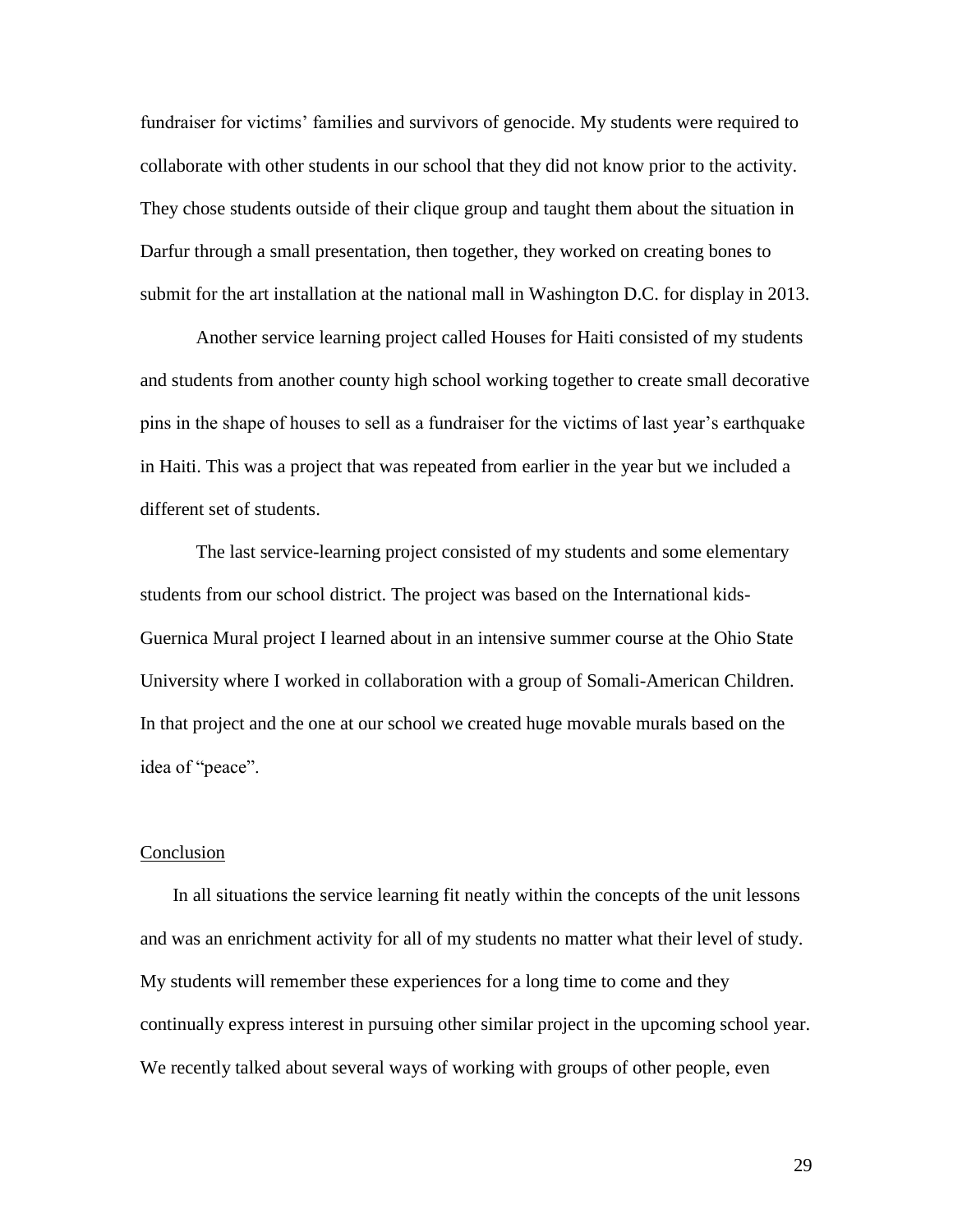through skype or video conferencing, but my students decided against it by stating, "The whole idea of service learning is to actually work, side-by-side with the other group of people in order to reach that goal or make that project. How can we really do that if we aren't physically together? It would be just like all the other classes, where they tell us about all that stuff but we never actually get to experience it. It just wouldn't be the same." I feel as if my students are truly starting to understand how important these experiences are and how they can benefit from the collaborative work completed in service learning. The self-reflections and the changes in attitudes are a true testament to the power of service learning. The projects that we have been a part of have certainly not been perfect but I feel as if they have significantly improved my class content and addressed many concerns we have in our society. The course philosophy has specifically been something I have wholeheartedly embraced and will continue to practice throughout my teaching career and my personal life.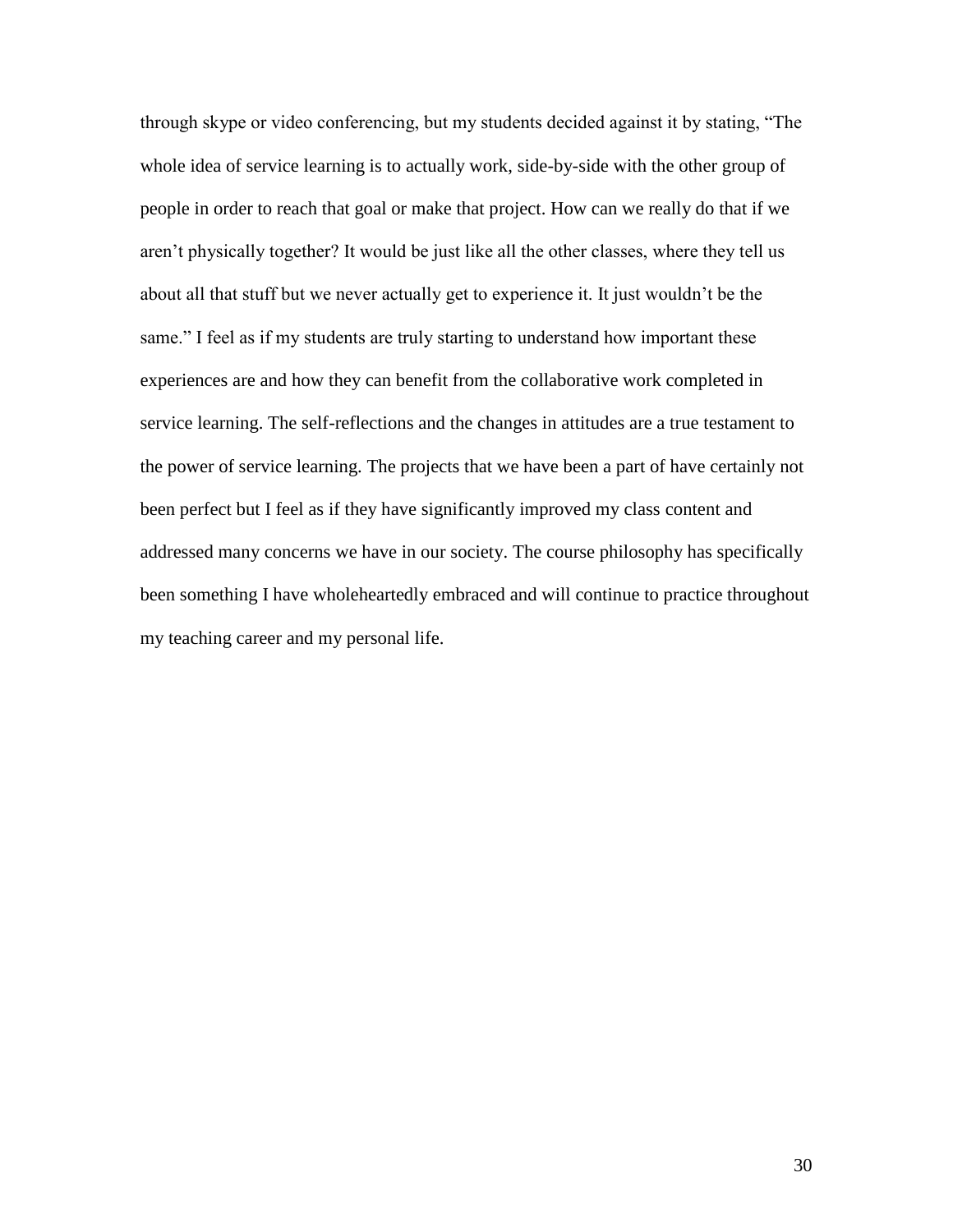## **Chapter 4**

### **Conclusion**

The Mostly-Online master's program has changed my perspective and overall philosophy of teaching of art. I can honestly say that I learned more in this program from the professors, and the other teachers in my cohort, about teaching art than I did in my undergraduate program. I almost feel slighted when I think about how I was originally taught to deliver the product-driven curriculum of the past. This program and its current trend of teaching opened up art to every student in my classroom, not just the talented and gifted art students. The results of adopting this philosophy have helped my students gain access to art by showing them that they can participate and be engaged in a subject they once thought to be out of reach. The big idea philosophy has allowed each student, in my classroom, to connect to his or her work and create pieces of art where the meaning is more important than the end product. When I try to think of the one idea that I learned from this program that made the biggest difference I have a very difficult time narrowing it down to only one because all of the ideas worked seamlessly together to create the ongoing changes I now have in my classroom. If I must choose, I would have to say that one of the most important things that this program has given me is the opportunity to teach my students in a way that has given them more confidence to investigate ideas that are important to them and create a tangible response to these ideas conveying a message to the viewer without fear of technical mastery. My students are beginning to accept they have different gifts and abilities but they can all benefit from, and enjoy, art and the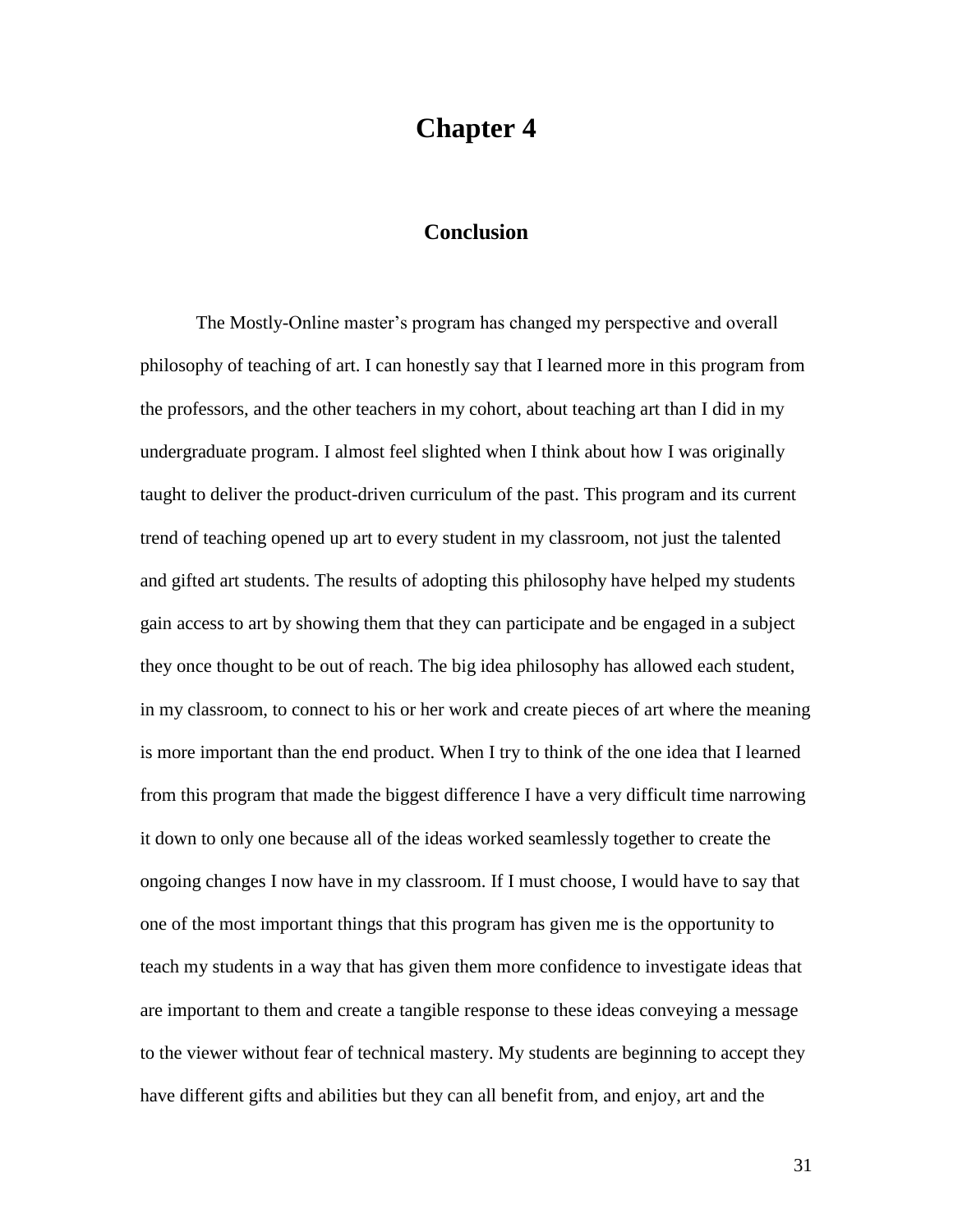process of making art. This program has made me a better teacher by allowing me to practice these new methods in real-life situations with my students. The knowledge I have gained from this experience has given me a new excitement about teaching art and an insatiable appetite to learn more.

An area that I want to continue to build upon in my practice is the encouragement of deeper thinking when it comes to big ideas. The majority of my students understand the investigation, the personal connection, and the meaningful response but I still have some students only at the surface of the enduring idea. My goal is to create more in-depth activities to get them to dig a little deeper. To do this, I believe I will have to do a lot of researching and deep thinking as well in order to meet this goal. With my new knowledge of action research, I believe I can utilize those methods and find out what my students want and need.

Another area I want to continue to do more frequently and formally is reflection. This entire program has been about reflecting on my practice and learning to take an honest look at what works and what does not work in the art classroom in order to establish a meaningful curriculum. I have been taken aback by this new philosophy and, at times, a little embarrassed by some of my practices but it has been such a great learning experience that I will continue to grow from well into the future. I feel I am more thoughtful on every level concerning my teaching strategies, my personal biases, and the way I interact with my students. It has made me step back and look at my own personal beliefs about teaching art and encouraged me to change for the betterment of my students.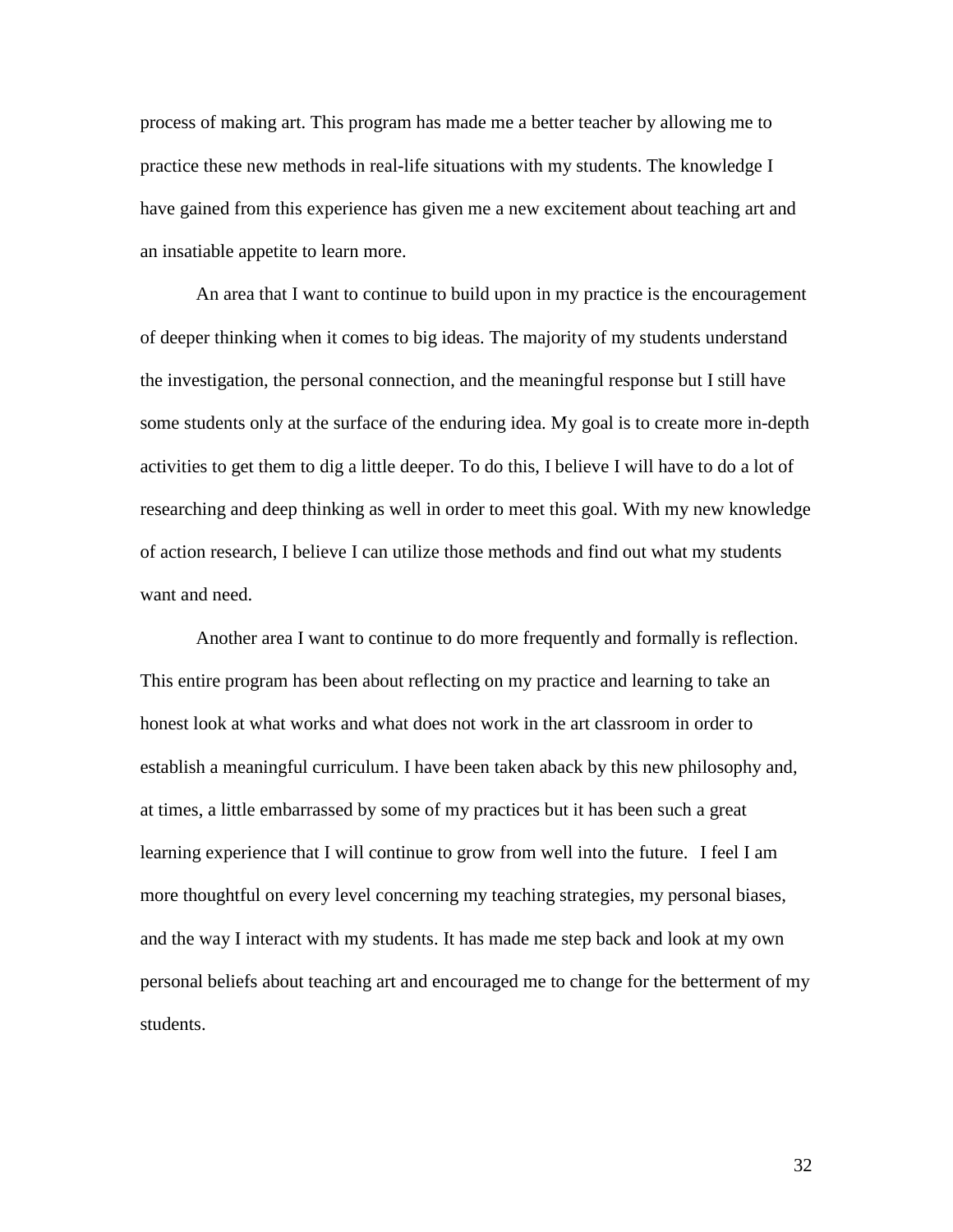As I reflect on the last two years, I see considerable growth in my students and in my ability to teach art. I think about how far my students and I have come together in this journey and I am proud of what we have been able to accomplish. As I have mentioned previously, art has not been a highly valued subject at my school for many years but every day I see my students connecting more and more to art. This is not to say I have perfected the "art" of teaching art but it is a true testament to what this program has given me, which is the ability to teach students how to appreciate art and possibly have a life-long engagement with the arts. For this, I am very grateful to have been a part of this amazing learning experience.